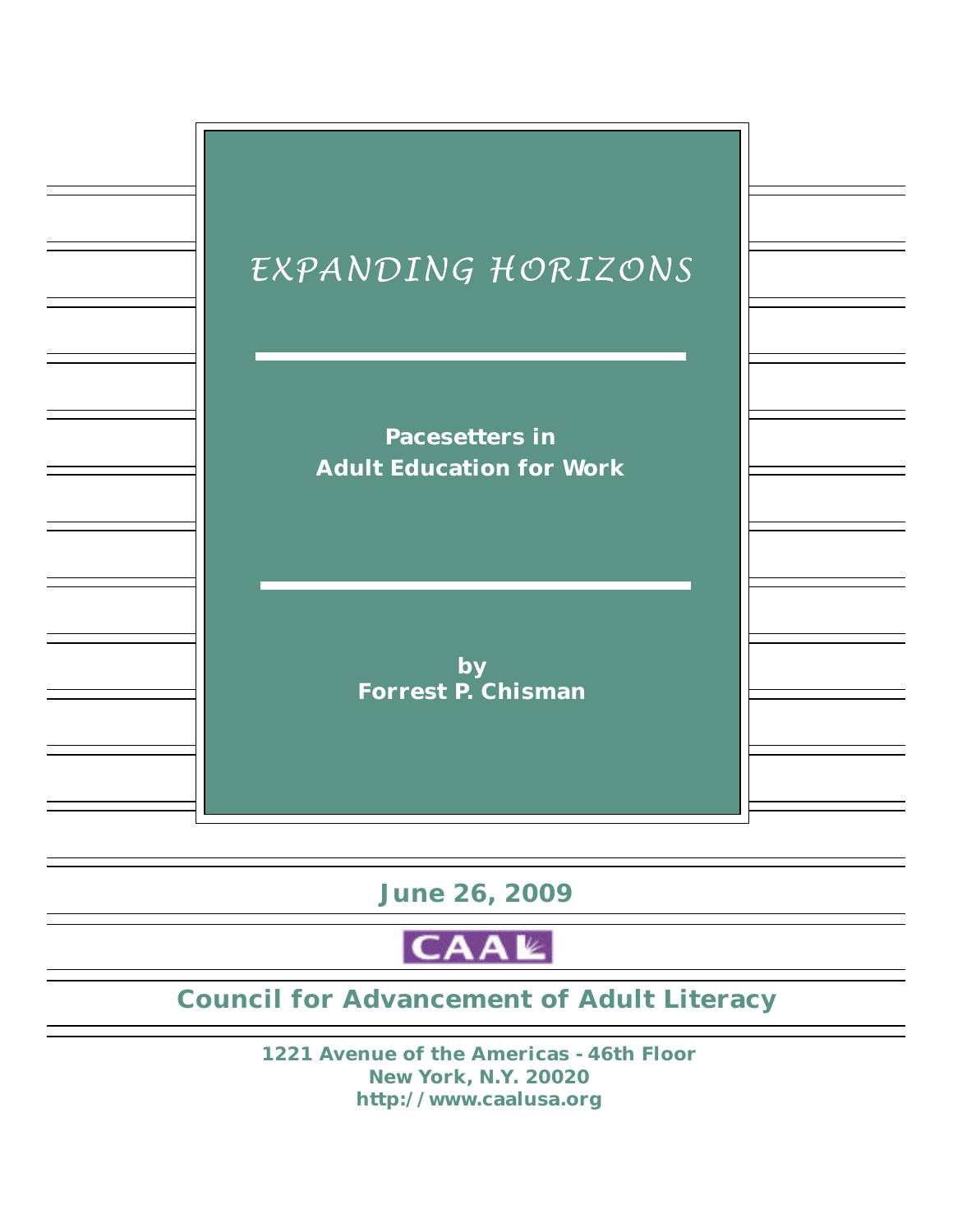# **EXPANDING HORIZONS**

**Pacesetters in Adult Education for Work**

**From the "Adult Readiness Roundtable" Project of the Council for Advancement of Adult Literacy and the National Center on Education and the Economy**

**by Forrest P. Chisman**

**Council for Advancement of Adult Literacy**

**June 26, 2009**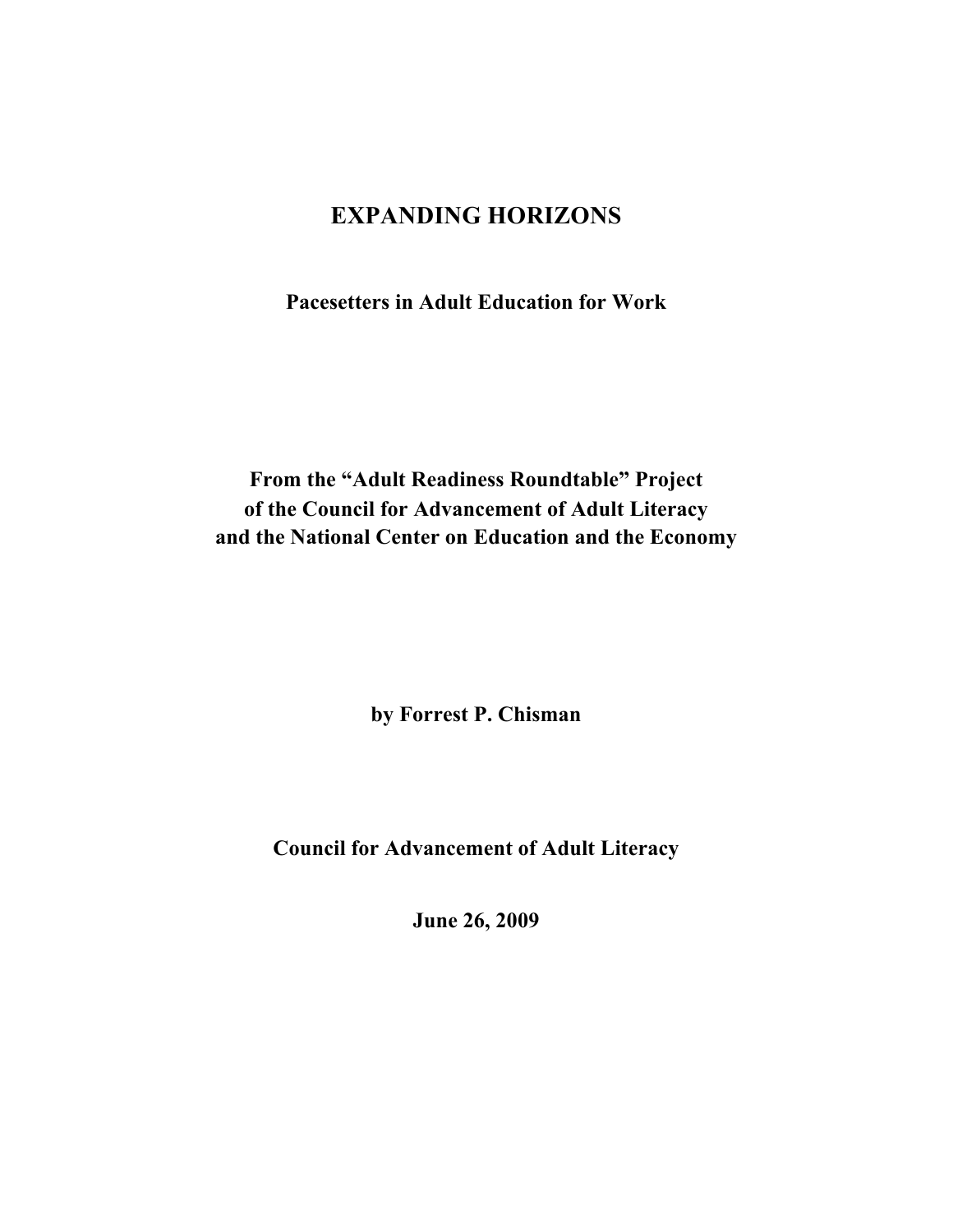# **CONTENTS**

| <b>FOREWORD</b>                                                     | p. 111 |
|---------------------------------------------------------------------|--------|
| A. BACKGROUND                                                       | p. 1   |
| <b>B. SERVICES OFFERED</b>                                          | p.2    |
| C. RADICAL TRANSFORMATIONS                                          | p. 4   |
| <b>D. PARTNERSHIPS</b>                                              | p. 5   |
| E. PARTNERSHIP PROBLEMS                                             | p. 6   |
| <b>F. GOING TO SCALE</b>                                            | p. 8   |
| <b>G. PROBLEMS OF LOW-LEVEL LEARNERS</b><br>AND TRANSITION STUDENTS | P.10   |
| <b>H. TEACHERS</b>                                                  | p. 12  |
| <b>I. BARRIERS TO GROWTH</b>                                        | p. 15  |
| <b>J. SUMMATION</b>                                                 | p. 24  |
| Appendix: Participants                                              | p. 26  |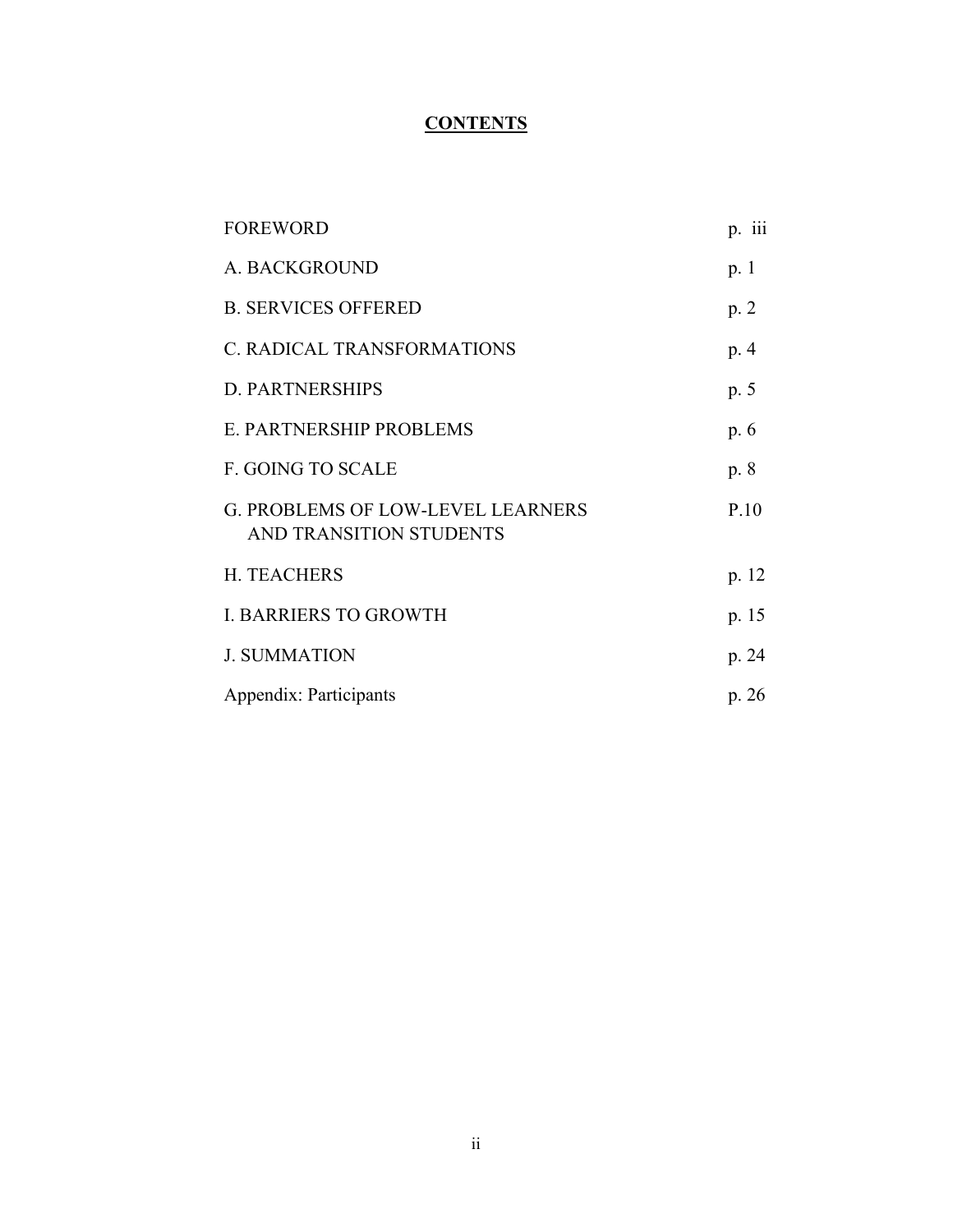#### **FOREWORD**

In 2008, the National Commission on Adult Literacy's report, *Reach Higher, America,* summarized much current thinking about "adult education for work" and career pathways. The Commission found that the United States cannot create the high productivity economy it must have to prosper in the coming decades without greatly increasing the skills of our workforce. It stressed that this can only be accomplished by breaking down silos among programs and through large investments to help millions of low-skilled adults progress along career pathways to readiness for college, jobs, and job training.

For the past year, CAAL has been engaged in follow-up and implementation activities to advance these and other goals of the Commission. One strand of activity has been convening meetings around specific high priority topics. One such meeting was a joint Readiness Roundtable sponsored by CAAL and the National Center on Education and the Economy (NCEE) over two days on April 6-7, 2009 in Washington, D.C. This Roundtable focused on the theme of college and job readiness – and specifically on learning from and helping local service providers adapt to programming that includes strong readiness components.

*Expanding Horizons* is one outcome of that meeting. It reports on some of the best "readiness" programs, those offered by a group of exemplary adult-education-for-work programs from around the country (p. 26 lists the participants).

CAAL Vice President Forrest Chisman is the author of *Expanding Horizons* and was co-director of the CAAL/NCEE project. He has directed most of CAAL's work in the area of transitions over the past few years. The report summarizes and interprets the main areas of discussion at the April Roundtable and offers analysis where appropriate and helpful. CAAL hopes the document will stimulate thinking and action at the state and local levels, especially among provider groups that recognize the need for new approaches to service provision.

CAAL thanks Ray Uhalde and the NCEE staff for their many contributions in making the joint Readiness Roundtable a success and for their outstanding leadership in workforce skills development generally. It also thanks its funders, whose support makes this publication possible: the Dollar General Corporation, the Joyce Foundation, the Charles Stewart Mott Foundation, the Wal-Mart Foundation, The McGraw-Hill Companies, and Harold W. McGraw, Jr. and other individual donors.

Gail Spangenberg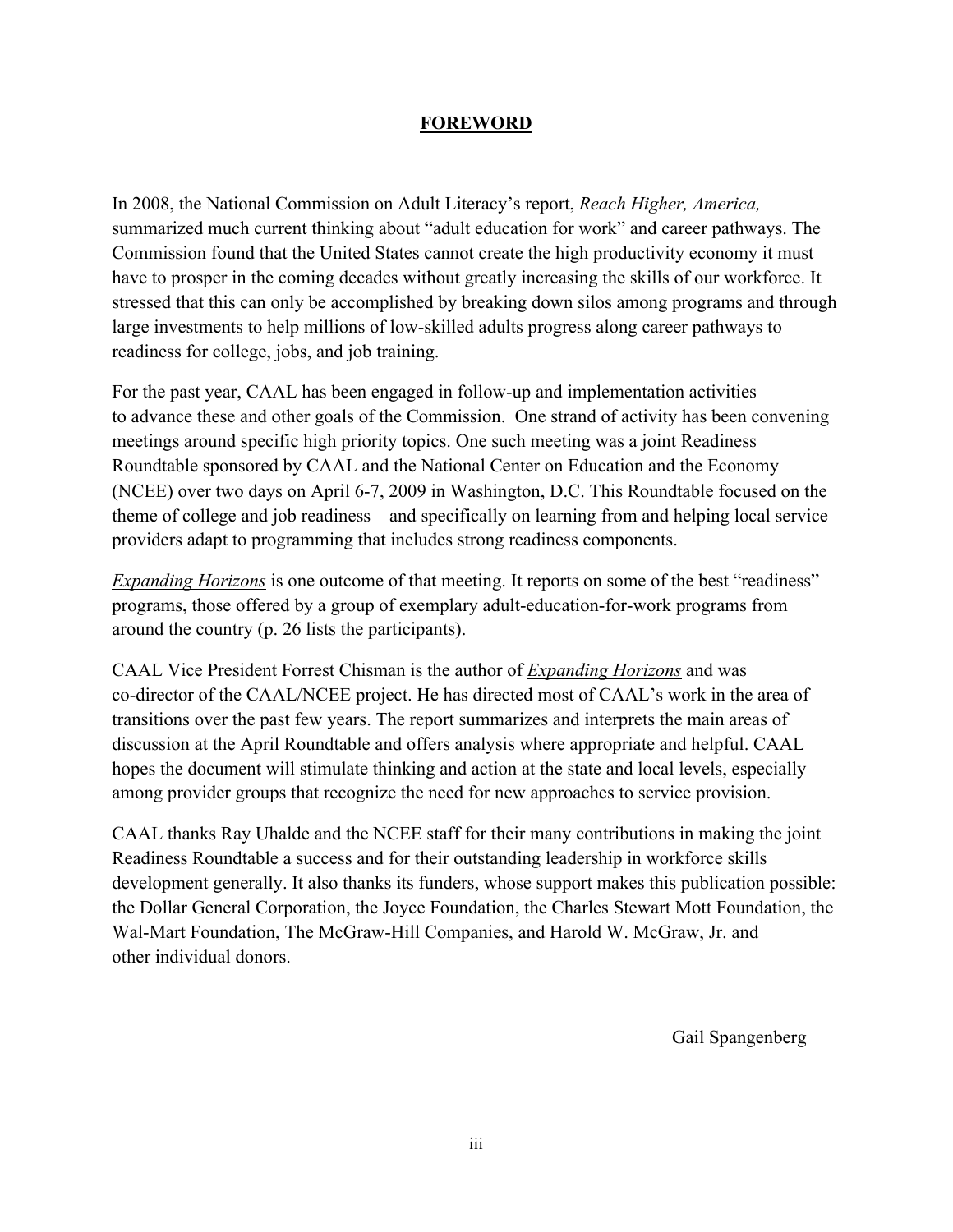#### **EXPANDING HORIZONS**

#### **A. BACKGROUND**

A number of states have launched initiatives to expand adult education for work and career pathways systems. In fact, there appears to be a proliferation of these programs at the local level in both adult education and job training programs. Among the best of these efforts are the 20 programs that took part in the April 2009 Readiness Roundtable sponsored by the Council for Advancement of Adult Literacy (CAAL) and the National Center on Education and the Economy (NCEE). These programs are located in 15 states and vary greatly in size and range of service. Some serve only a few hundred students by any form of adult education, whereas others serve more than 100,000.

For purposes of the project, CAAL and NCEE defined "adult education for work" as instruction in basic skills (including English as a Second Language) and work readiness "soft skills" (such as problem solving and teamwork) that is part of a broader effort to move low-skilled adults along career pathways to occupational training and/or postsecondary education. That is, the goal of adult education for work is to provide individuals with the basic and workforce skills they need to be ready to enter and succeed in occupational training and/or postsecondary education. The ultimate goal of career pathways programs is to provide education and training that helps individuals get a job and advance to more highly-skilled and better paying jobs than they now hold, for example from entry-level to higher-level jobs in a particular occupation or industry sector.

Most adult-education-for-work initiatives are fairly new, and they take various forms. One purpose of the CAAL/NCEE Roundtable was to determine some of the elements that make for success. It also sought to identify some of the major challenges facing adult-education-for-work programs by consulting those who have the most immediate responsibility for implementing them, local program managers.

Participants were selected by extensive consultation with both state and national authorities responsible for adult education and job training. These sources recommended programs that provide outstanding adult-education-for-work service in particular states and regions. Based on the nominations, CAAL and NCEE selected a group that differs by geographical location, size, institutional auspices (including programs operating through community colleges, local education agencies, community-based organizations, and labor unions), and program design. Of the 25 programs invited to the Roundtable, 20 accepted the invitation.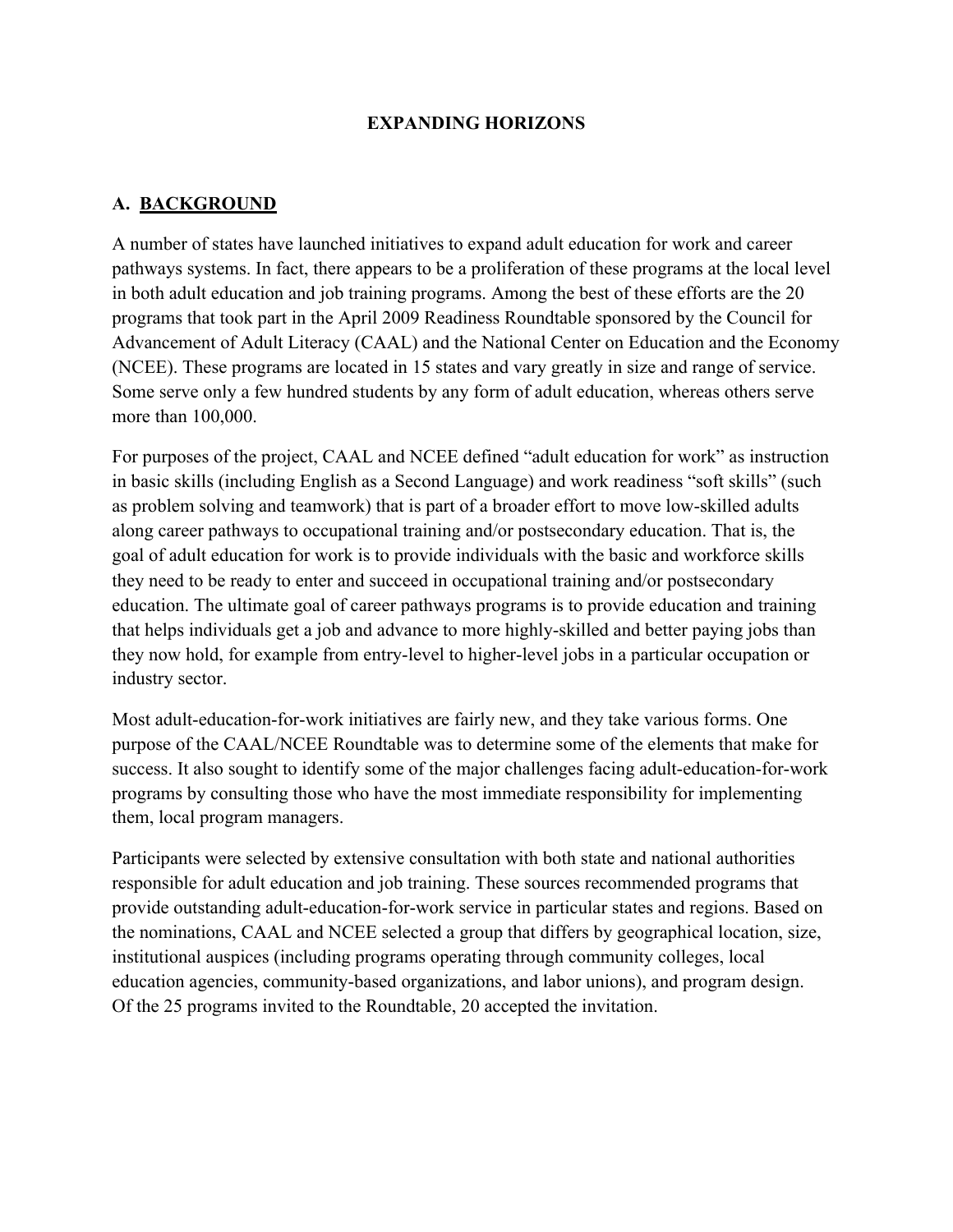Discussion at the Roundtable was structured in part around a draft version of one of two upcoming guides that NCEE has developed under a grant from the Wal-Mart Foundation.<sup>1</sup> One purpose of the meeting was to help NCEE refine its new guide, but the meeting also had a larger purpose: to gain insights about the practice, potential, and problems of adult education for work. Thus, the guide provided a point of departure for a very wide-ranging discussion.

As a result, this report is not a transcript of the Roundtable discussion and does not follow the order in which the topics were addressed. Rather, it is a synthesis of the more important points discussed. Creating such a synthesis necessarily requires providing contextual information that was not discussed at the meeting (in large part because most participants already appeared to have it). It also requires attributing views to the participants as a group that each of them individually may not have expressed. This is less of a problem than it might appear because the Roundtable was a high-energy, fast-moving meeting in which all participants were quick to register dissents from ideas advanced by their peers. However, this report should be read as the author's interpretation of the key meeting points covered and the issues related to them – based on participation in the meeting, careful review of taped recordings of the meeting, written materials submitted by the participants, and individual telephone conversations with many of them. CAAL's extensive work in the content areas under discussion also helps inform the author's interpretation and analysis. CAAL has tried to accurately represent the views of the participants, but assumes sole responsibility for the content of the report.

### **B. SERVICES OFFERED**

Almost all of the programs represented at the Roundtable offer traditional "life skills" adult education services (Adult Basic Education, Adult Secondary Education, and English as a Second Language). In fact, the majority of adult education students they serve are enrolled in classes that provide these traditional services. Most of the adult-education-for-work programs offered by the participants take one of four forms:

1. **Training programs for particular occupations** (often resulting in occupational certifications) supported by basic skills instruction. In some cases these programs take a "sequential" approach – teaching the basic skills required by the occupation and only then teaching occupational skills. In other cases they take an "integrated" approach – teaching basic skills and occupational skills at more or less the same time through alternating classes in basic and occupational skills and/or through demonstrating basic skills in occupational instruction. Most occupational programs appear to use some combination of both approaches. Roundtable participants did not appear to view either as inherently superior.

 <sup>1</sup> The two NCEE guides – tentatively titled the *Guide to Adult Education and Work: Transforming Adult Education to Grow a Skilled Workforce* and *Employer Guide to Adult Education for Work* – will soon be available from the NCEE website (www.ncee.org) along with a background research paper.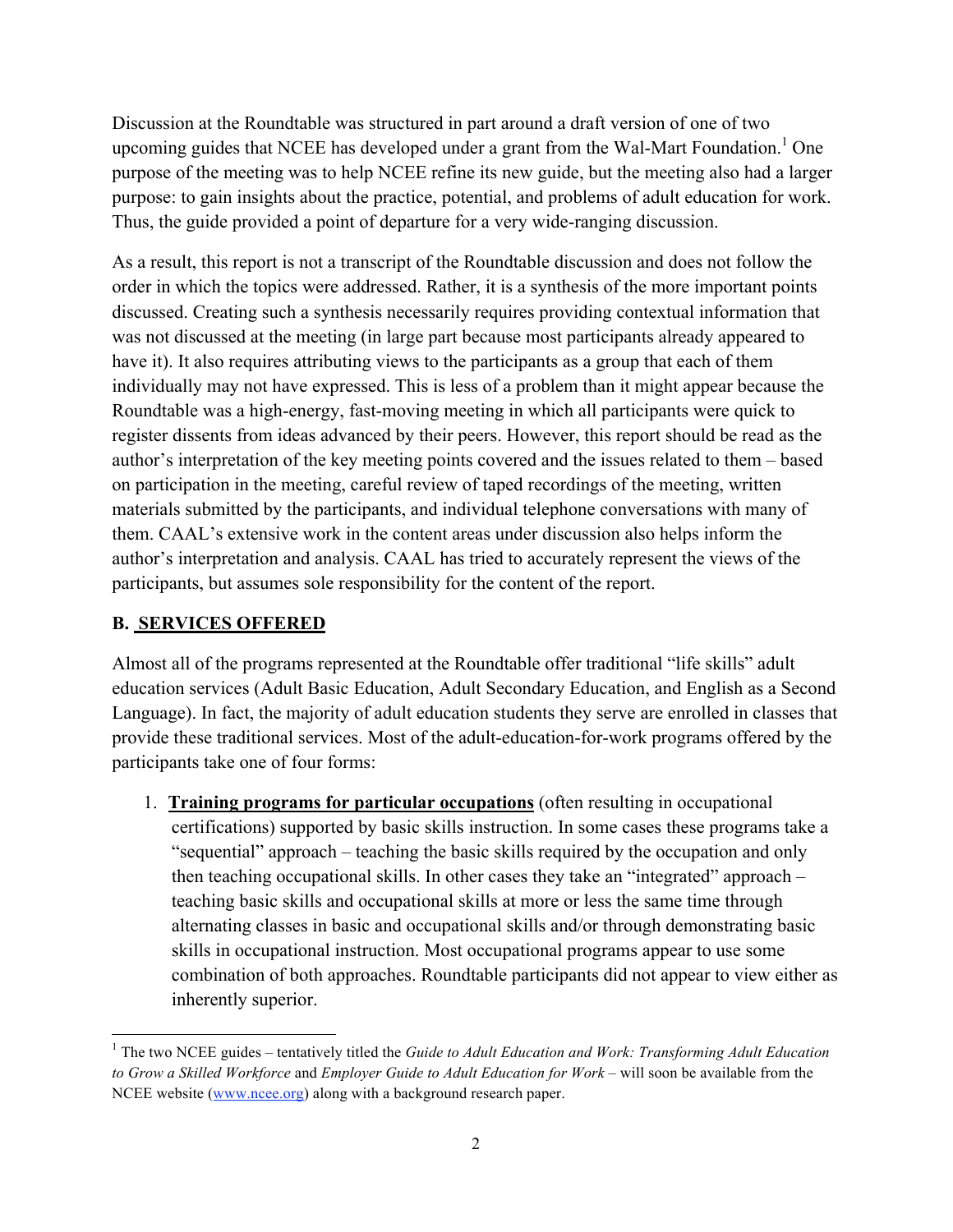- 2. **Incumbent worker programs**<sup>2</sup> that are customized to meet the needs of particular employers for upgrading the basic and occupational skills of their workers – usually in response to particular problems the employers have encountered. In some cases these are very short-term "brush up" courses to help employees master new workplace procedures; in other cases they are more extensive courses to prepare workers for promotions or postsecondary education in fields where employers have a shortage of qualified staff.
- 3. **Postsecondary transition or "bridge" programs** that prepare students with limited basic skills for enrollment and success in academic credit programs. Usually these are offered to adults with high school degrees or equivalents but still lacking the academic skills that postsecondary institutions require. They also often include "college readiness" components such as orientations to academic culture, resources, and study skills. In recent years, a growing number of transition programs have adopted some form of the "co-enrollment" system exemplified by Washington State's I-BEST model. In this model, adults who have not yet obtained high school credentials are enrolled in adult education and postsecondary education at the same time (i.e., in integrated programs).
- 4. **Career or academic orientation programs** that incorporate elements of occupational or academic preparation throughout the standard adult education curriculum. Examples of this are providing career pathways orientation to all adult education students, and a strong emphasis on workforce "soft skills" (e.g., workplace etiquette and problem solving) and/or on the academic skills colleges require (e.g., writing) to students at all levels of basic skills proficiency.

Based on the information provided by Roundtable participants, most of their adult-educationfor-work students appear to be enrolled in occupational training programs or in programs that prepare them for this type of instruction. Although the information provided about incumbent worker training was incomplete, it suggests that many of the institutions represented at the Roundtable provide extensive service of this kind. Fewer participants offer transition and career/academic orientation programs – but some only offer transition programs while others offer all four types of service. In some cases, adult-education-for work-programs consist of one or a series of defined courses or course sequences. In other cases, they take the form of a combination of education, training, and human services. In either case, the duration of these programs differs greatly among provider agencies – from a few weeks to a year or more.

<sup>&</sup>lt;sup>2</sup> Incumbent workers are both recent hires and long-term employees.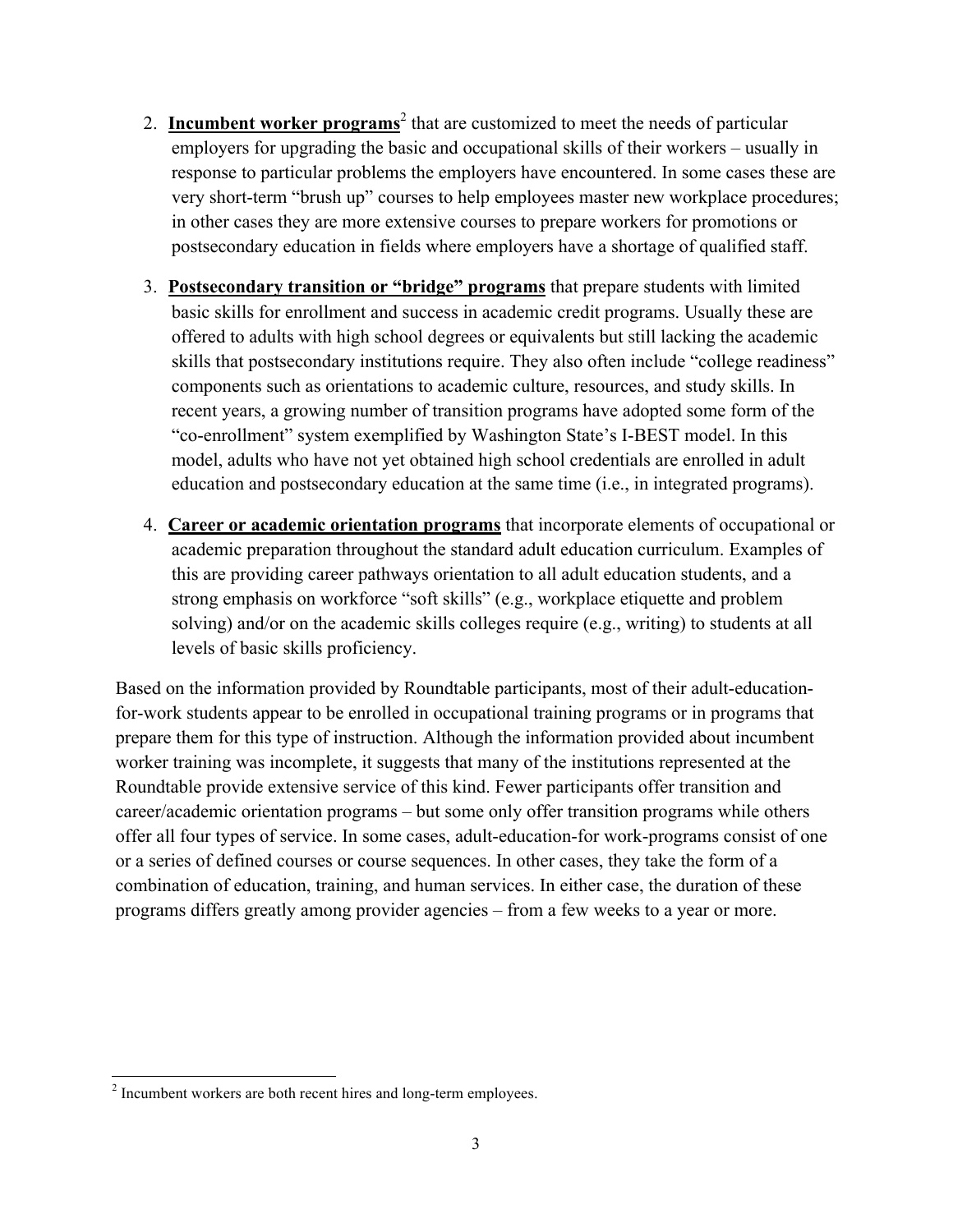#### **C. RADICAL TRANSFORMATION**

Some Roundtable participants see adult education for work as traditional adult education extended to support workforce preparation. But most have increasingly come to see it as a radically different kind of service in both its goals and means.

Whereas the goal of traditional adult education is to improve academic or language skills for multiple purposes, adult education for work is targeted specifically on using adult education to help students succeed in job training or transitions to postsecondary education. Success for traditional adult education consists of GED or general learning gains, while success for adult education for work consists of completing occupational programs and obtaining better jobs that result in improved incomes.

Compared to the traditional adult education continuum of basic skills, adult education for work is "non-linear." The level of skills required for a successful program is the level required for a particular occupation or transition. This may include relatively high or low levels of reading, writing, math, and English proficiency depending on what skills students need to prepare for a particular occupation or to make transitions to particular institutions. Traditional adult education is often a process of long-term lifelong learning. Adult education for work tends to be a configuration of fairly short-term courses that have near-term payoffs in terms of employability. These form a continuum in the sense that students can enroll in sequential programs that allow them to ascend career pathways – often with intermissions between the enrollments. Importantly, adult education for work places as much emphasis on the "soft skills" (or "SCANS" skills) required by the work environment, as on academic skills.

Because different occupations and transitions require different configurations of basic, soft, and occupational skills, programs of adult education for work are less standardized than traditional adult education programs. "Model programs" or curricula tend to be industry-specific at their most general, and most often occupation-specific or even employer-specific.

From the perspective of traditional adult education, the unifying instructional model behind adult education for work is a strong commitment to contextualized instruction. Participants believe that students learn basic skills faster, retain their learning longer, and have higher rates of both persistence and program completion if they learn basic skills through the application of those skills to particular occupational tasks, *and* if they can see the near-term benefits of learning in terms of mastering an occupation or making a transition. *They cite persistence, completion, and transition rates on the order of 50 to 90 percent – far higher than those of traditional adult education programs*.

Taking into account these and other features of adult education for work, most participants view it as what one called a "radical transformation" of adult education. Although only a relatively small percentage of the students in most programs are presently enrolled in adult-education-forwork programs, participants believe that this type of service can and should grow to become one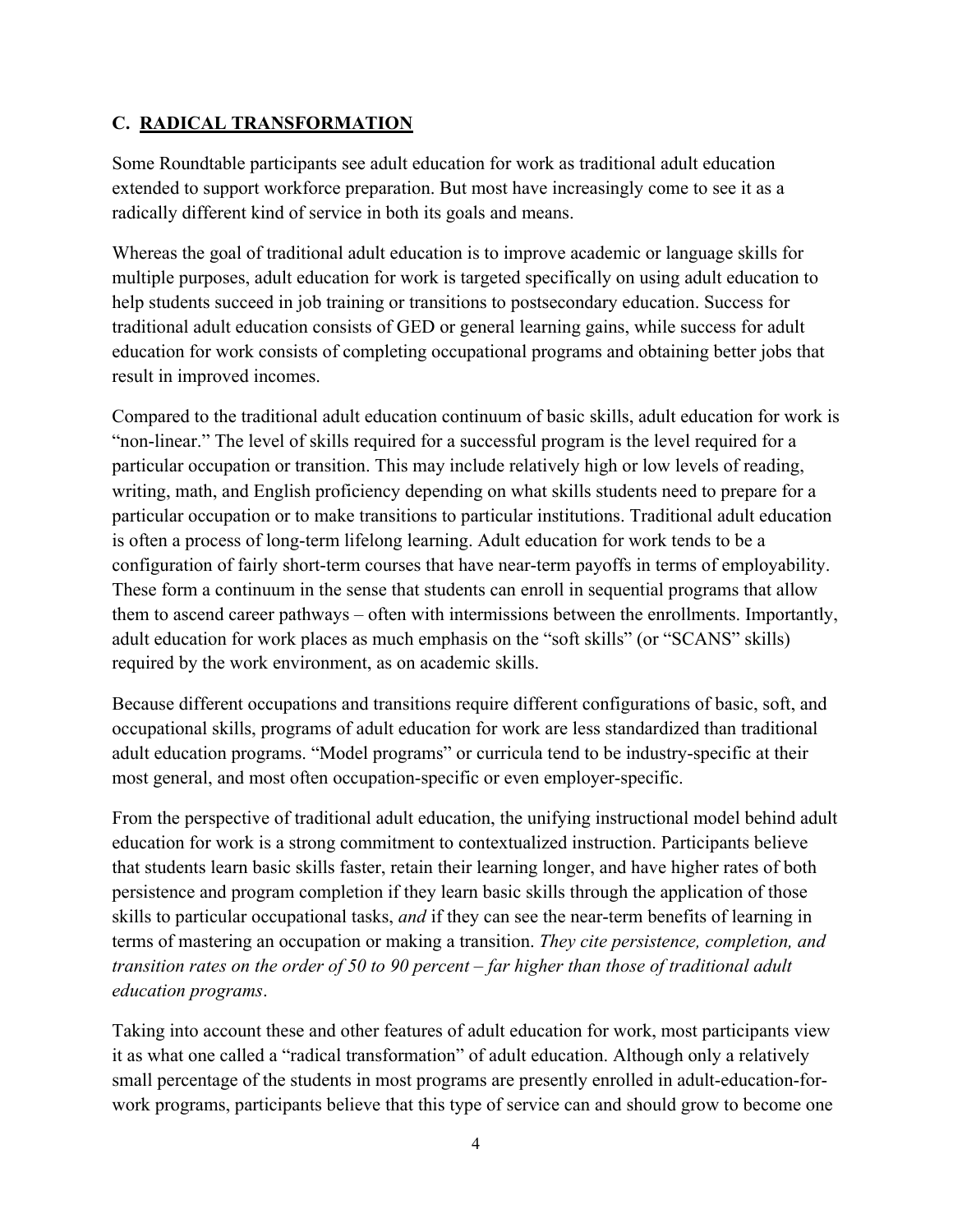of the dominant forms of adult education instruction, perhaps *the* dominant form. They cited tangible benefits to learners, greatly improved retention, clearly demarcated measures of program completion as well as high completion rates, and a strong demand for this type of service both by individuals and the community as factors supporting their belief. One participant expressed it this way: "Adult education has long been handicapped by a lack of real world goals around which to design programs and attract students. Adult education for work solves this problem in a way that seems to satisfy many of the stakeholders involved."

The appeal of this "radical transformation" is so great that a growing number of traditional adult education programs are beginning to adopt at least some aspects of the occupational or academic preparation models of adult education for work described above. Also, some programs that have not previously offered any type of adult education – particularly community colleges – have started providing adult education for work.

# **D. PARTNERSHIPS**

Just as contextualized instruction is the hallmark of instructional design in adult education for work, partnerships both within and outside provider institutions are the hallmark of its program structure. Roundtable participants were quick to point out that effective contextualized occupational training programs are impossible to design without an understanding of both the basic and vocational skills required by different occupations, as well as labor market information about the demand for different types of workers. Likewise, it is impossible to design effective postsecondary transition programs without an understanding of the academic requirements for success in college and, ideally, articulation agreements between transition and credit programs. Finally, incumbent worker programs inherently require a partnership between educational institutions and their corporate clients to define instructional needs and the best ways to meet them.

At the very least, therefore, adult education for work requires a partnership between adult educators, providers of occupational instruction (such as the occupational programs of colleges, local One-Stop Career Centers and Workforce Investment Boards, vocational institutes, and union training programs), and sources of labor market information – particularly the business community.

These programs also require other types of partnerships. They require guidance and counseling services to (a) help students understand the potential benefits of adult education for work and what this system of instruction will demand of them, (b) make informed choices about what programs are right for them, (c) navigate what may seem to be complex sequences of instruction, (d) find jobs that take advantage of their new skills, and (e) ideally to return for instruction in higher-level occupations that will help them progress along career pathways. And because many adult-education-for work-programs make use of high-intensity instruction (20 or even 40 hours per week), they often also require *support services to help students overcome*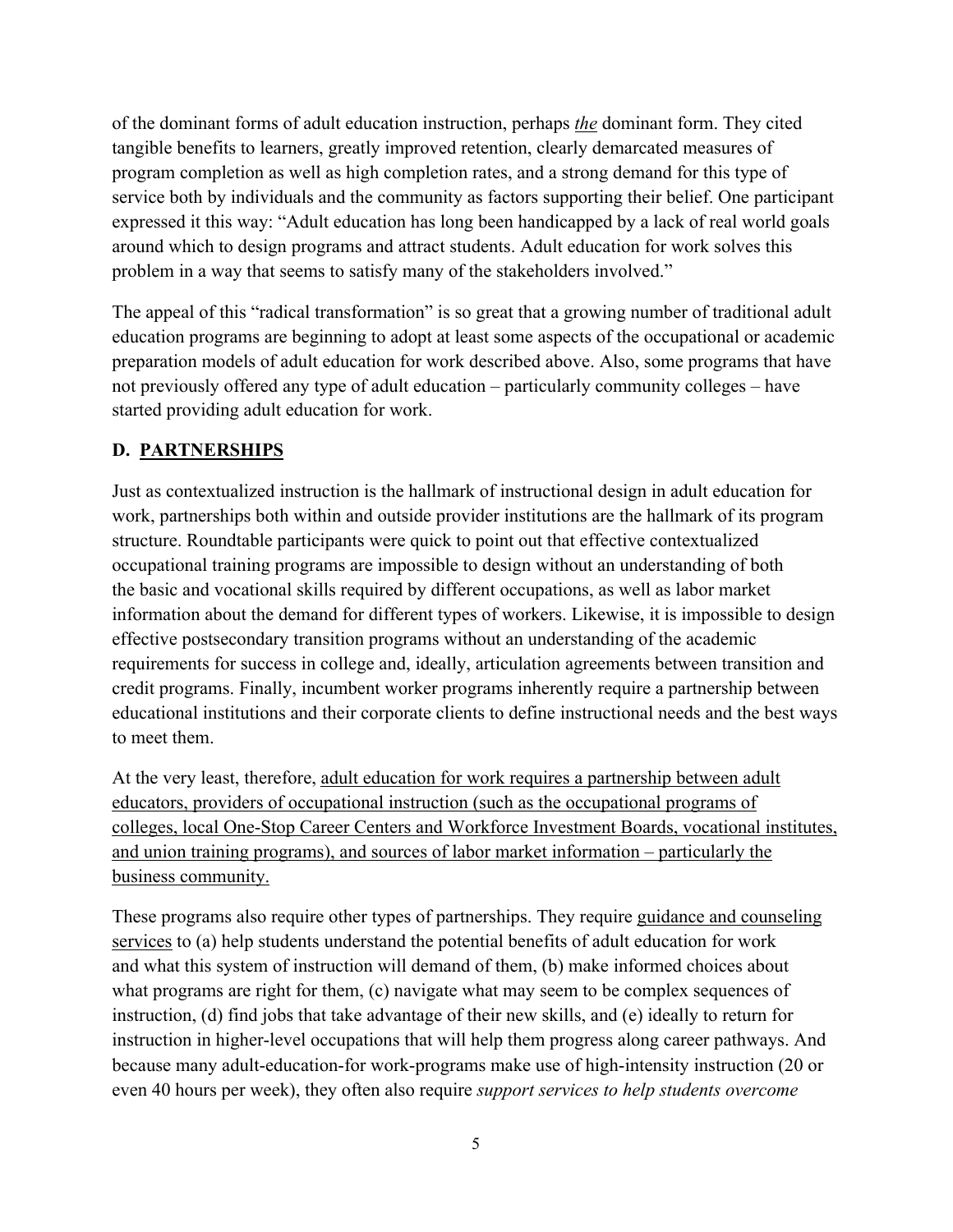*barriers to participation created by personal responsibilities and economic problems.* A number of Roundtable participants characterized the support services required as a "case management" approach to helping students progress along career pathways. Although few, if any, participants believe they have the staffing, expertise, or resources to provide the level of case management called for, they try to form partnerships with other organizations that can supplement their efforts.

Roundtable participants form these partnerships in many different ways. Large, multi-service community-based organizations (CBOS) and union training programs are often structured around partnerships between educators, business, and social service agencies. For these types of institutions, creating effective adult-education-for-work programs consists of focusing their existing partnerships and staff on service to low-skilled individuals and filling gaps in existing instructional programs with contextualized adult education instruction. For other types of institutions, such as colleges or local education agencies, a key first step is designating a program coordinator in adult education for work or transitions to build both internal and external partnerships. Few programs appear to achieve the full range of partnerships they believe would be optimal. In most cases, they find support from only a few key partners. For occupational training, these are often business advisory councils or leadership companies in their communities, TANF programs, or independent CBOs. For postsecondary transition programs, the key partnerships are usually between adult education programs (often in the non-credit divisions of colleges) and credit academic programs.

The Roundtable participants have been remarkably effective in creating the partnerships they need, but their methods of doing so differ significantly depending on the nature of their institutions and the opportunities available in their particular state and community. Because the Roundtable met for only two days, it was not possible to explore many of the partnership strategies the participants have adopted. But it was possible to establish that programs of all sizes, operating under a variety of institutional auspices, in many parts of the country can establish the partnerships needed to implement viable adult-education-for-work programs.

### **E. PARTNERSHIP PROBLEMS**

Participants identified several types of partnerships that they had difficulty forging in adulteducation-for-work programs. Two of these appeared to be particularly problematic: partnerships with local One-Stop Career Centers/Workforce Investment Boards and transition partnerships with the credit divisions of postsecondary institutions.

**One-Stops/WIBS.** Many participants said they have encountered difficulties in trying to form partnerships with One-Stop Centers and Workforce Investment Boards. They believe that many low-skilled individuals who seek assistance from One-Stops would benefit from referrals to adult-education-for-work programs, but these referrals rarely occur. Career pathways students come from a variety of sources. Some are adult education students seeking career opportunities;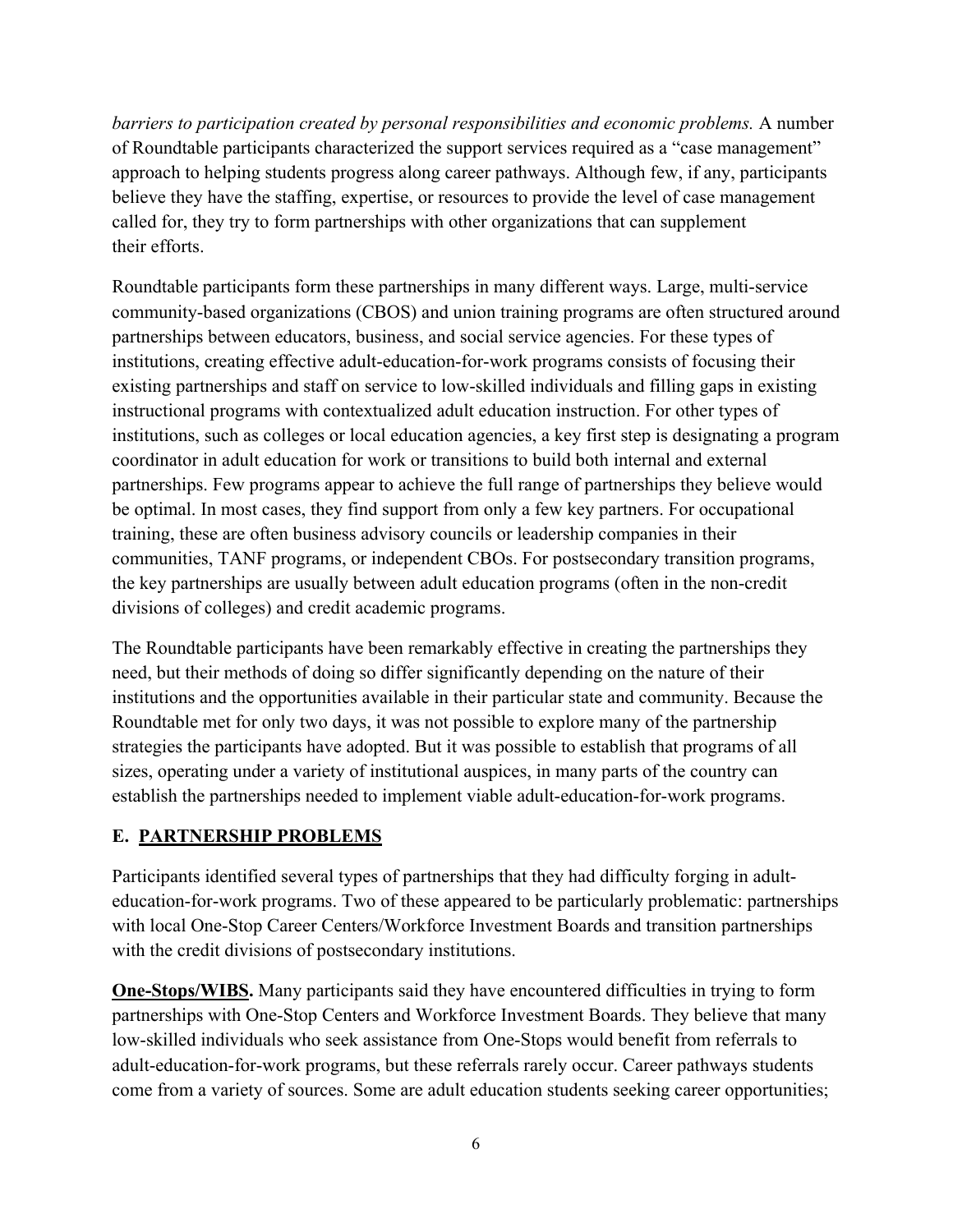others are individuals seeking to enroll in particular career programs who have basic skills problems; and still others are referred by TANF or social service agencies of various kinds. *But very few are referred by One-Stops.* In addition, Roundtable participants said they would like to draw on One-Stops for information on labor market trends, analyses of the academic and soft skills required for employment in particular occupations, pre-employment training modules, assistance in guidance and counseling, and income supports for at least some students. But this assistance is rarely forthcoming.

Roundtable participants do not think there is any inherent reason why closer partnerships should not be forged with One-Stops/WIBs. In fact, a number of participants are engaged in highly successful partnerships with these agencies. For example, Macomb Community College in Michigan is part of a partnership with its local Workforce Development Board and TANF agency to provide basic skills and vocational training to welfare recipients. In this partnership, the Workforce Board provides not only assessment, counseling, and referral services but also pays a large part of the program's cost. Indeed, the major impetus for expanding adult-educationfor-work service in Michigan appears to be coming from the state's Department of Energy, Labor, and Economic Growth. Partnerships between WIBs and providers of education to lowskilled adults appear to be more common in Michigan than in most other states, although state policy in Arkansas also encourages these types of partnerships.

*Roundtable participants who face difficulties in forging partnerships of this kind said that they assume the fundamental difficulties are due to policy and financial barriers affecting One-Stops/WIBs that are beyond their control*. They hope these can be overcome, because they see a great deal of potential in sharing resources and expertise between the nation's adult education and employment and training systems.

**Postsecondary Partners.** Some participants who have built, or are attempting to build, transition programs to postsecondary education reported *a combination of indifference and resistance on the part of community college credit faculty and administrators*. This indifference/resistance is particularly strong to transition programs that aim to place students in college for-credit academic programs. Often colleges are reluctant to provide credit for either the academic or applied skills students gain in non-credit programs, even though these are often similar to the skills taught by credit courses. Participants believe this problem may arise in part from a perception that effective transition programs would supplant at least some developmental education programs from which colleges receive both tuition and, in some cases, higher rates of state reimbursement than they get from non-credit adult education programs. In part, it may be due to the fact that many colleges are under severe financial pressure and not seeking new categories of students. Finally, some participants hypothesized that adult education students seeking to make transitions are more likely than other community college students to enroll in short certificate programs – on which some community colleges place less value than on transfer programs to four-year institutions. Academic politics peculiar to particular institutions also pose barriers.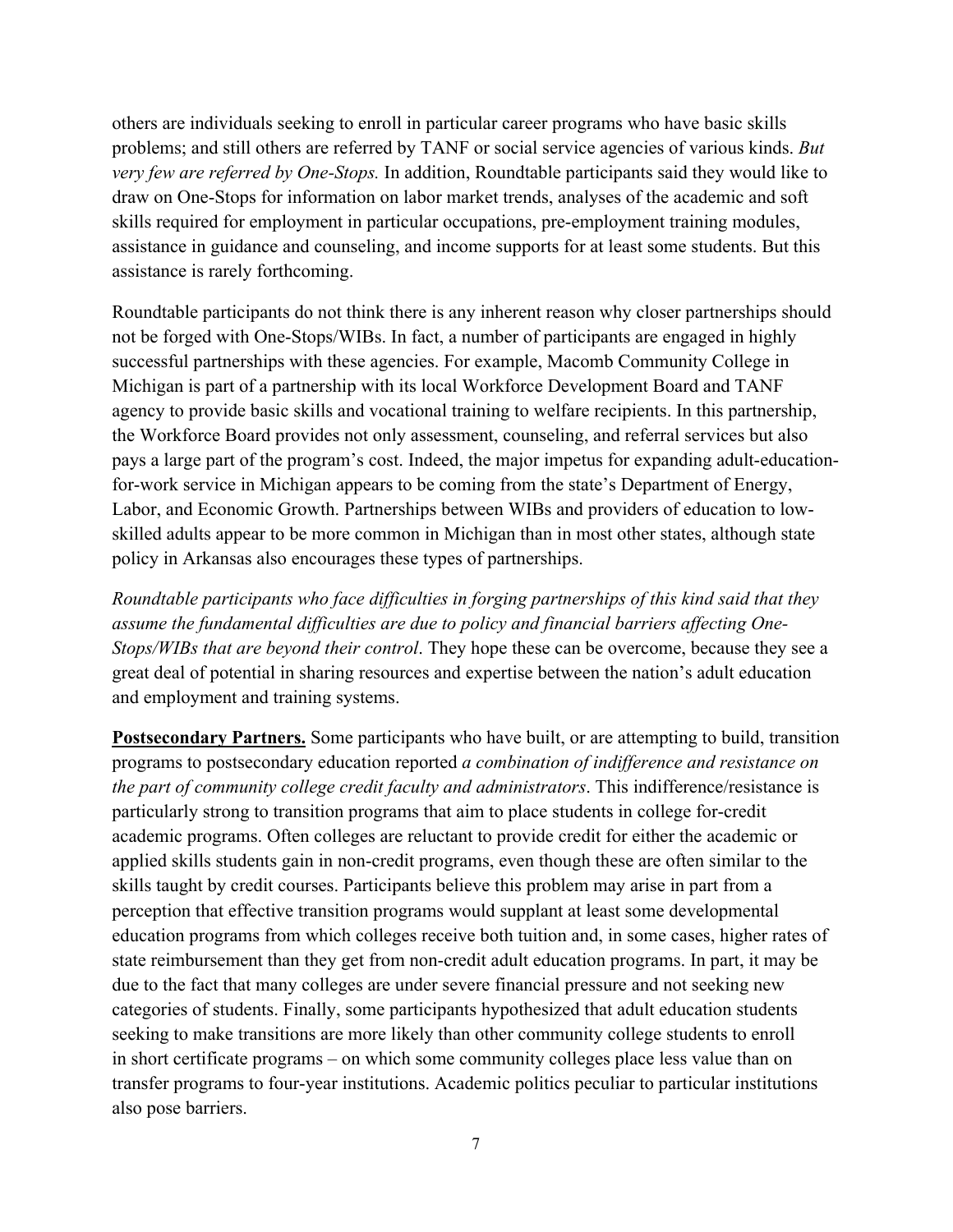Some programs have found that these difficulties can be overcome by a combination of college presidential leadership and state policies that support transitions. It is not accidental that states such as Washington, Oregon, and Kentucky, where the governance of adult education and colleges is unified or closely allied, have especially strong transition programs – although even in these states those programs are stronger at some institutions than at others.

The difficulties of finding acceptance for transition programs at some community colleges may be one of the reasons why adult-education-for-work programs more commonly take the form of occupational or incumbent worker training than postsecondary transition programs.

### **F. GOING TO SCALE**

Although adult-education-for-work programs enroll only fairly small numbers of students even at most of the institutions that offer them, Roundtable participants were unanimous in believing that there is no inherent reason why they should not be greatly expanded.

A major reason for this belief is that the demand for these programs is very high. In the words of one participant, "We can't sign up people fast enough." Another reason is cost-effectiveness. Participants agreed that it costs significantly more to develop adult-education-for-work programs than to develop traditional adult education programs – in part because virtually all adulteducation-for-work programs are in some degree custom made to local circumstances (including partnership opportunities). They also tend to be more expensive to operate – in part because they usually require more classroom hours and counseling/supportive services. Participants cited costs on the order of \$4000-\$6000 per student for some year-long occupational training and transition programs that provide the full array of services they believe contribute to success in adult education for work. This is, of course, many times the annual cost per student usually estimated for traditional adult education programs.

Participants believe, however, that this version of financial accounting is myopic. It fails to take account of the economies of scale of adult-education-for-work programs once they have been launched. More importantly, it fails to take account of the dollars spent without any significant educational gain, due to high dropout and low multi-year persistence rates in traditional adult education programs. *Students in adult-education-for-work programs are far more likely to persist and complete their programs than are students in traditional programs*. And if they return for further instruction, it is more likely to be for instruction in higher level occupations than to repeat classes they did not complete the first time.

Roundtable participants also discussed a number of factors they believe can reduce the costs of adult education for work. One of these is improved use of instructional technology. Most of the programs represented at the Roundtable already use computer applications for instruction, that use taking many different forms – such as helping students practice basic and applied skills; providing instruction in "smart classrooms;" offering guidance, counseling, and peer support online; and providing entire courses by distance learning. Many adult-education-for-work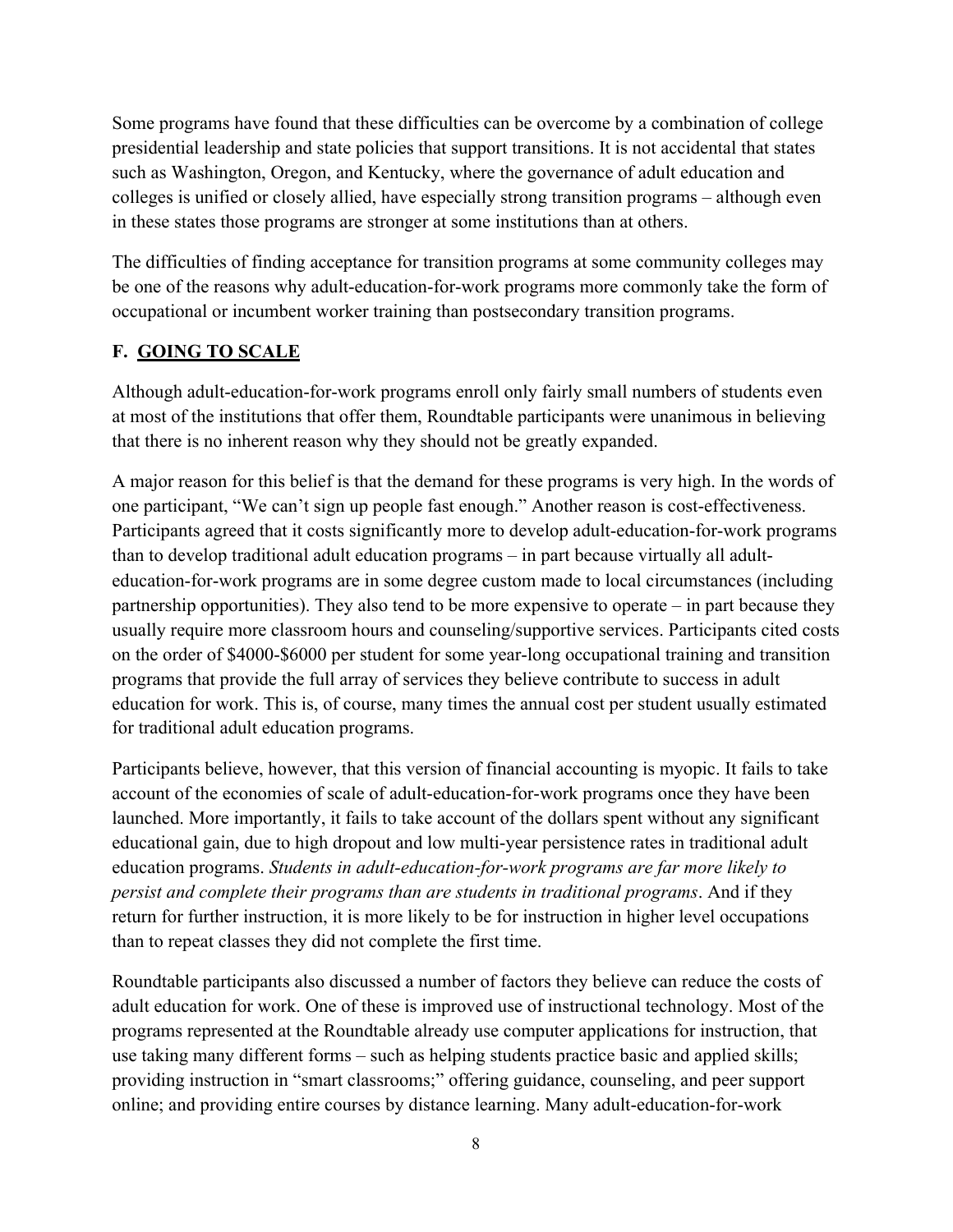programs include modules that teach students how to use computers, partly to provide access to the benefits of instructional technology, but also because the programs consider computer literacy to be a basic workforce skill that all students must master if they are to successfully pursue career pathways. Roundtable participants hope that more and better applications of technology for instruction will reduce their costs considerably. They also believe that costs can be reduced by more and stronger partnerships. Partnerships create economies of scale by avoiding duplication of services in a community and allowing each partner to provide the components of adult education for work for which it is best qualified.

Finally, participants cited the tangible benefits to students and local economies of adult education for work. This is most evident in incumbent worker training where employers usually contract with adult education programs because they believe they have a need for instruction that affects their bottom line. Contract training also generates income for education providers, which often is not calculated in estimating the costs of building an adult-education-for-work infrastructure. A few programs have taken the logic of employer demand a step further. They have reached agreements with some local employers in which the employers agree to give preference in hiring to the graduates of their occupational programs in return for a seat at the table in determining what form those programs will take.

It might be argued that, because most adult-education-for-work programs do not presently enroll large numbers of students, their enrollment comes from a fairly small pool of highly motivated and qualified low-skilled adults. If this is the case, their growth will stall when this pool is exhausted. Obviously there is no way to know whether it is the case. But most Roundtable participants do not appear to be concerned about a reduction in demand for adult education for work. Several participants observed that high-quality programs with proven track records sell themselves and that demand for them grows by word of mouth. A number of participants in the Roundtable said they think that awareness of the importance of improved educational credentials is now very widespread. The example of union training programs that systematically provide progressively higher levels of training to large numbers of workers – many of whom have fairly modest traditional educational credentials – suggests the untapped potential for other types of adult education for work. A number of participants observed that demand for programs of this kind is likely to diminish *only* if low-skilled workers are not aware of the availability of userfriendly training systems that allow them to pursue career pathways. That is, *any shortage of demand for adult education for work services is likely to be a marketing problem*. Participants who addressed this issue believe they can solve marketing problems by stronger partnerships and other means.

Taking all of these considerations into account, Roundtable participants believe that adult education for work has only begun to reach its potential in terms of the number of low-skilled adults it can serve. They believe it merits a far larger investment to demonstrate its benefits. They do not think that it should be the only form of adult education. They are more than willing to grant that "survival English" or citizenship courses for immigrants, family literacy programs,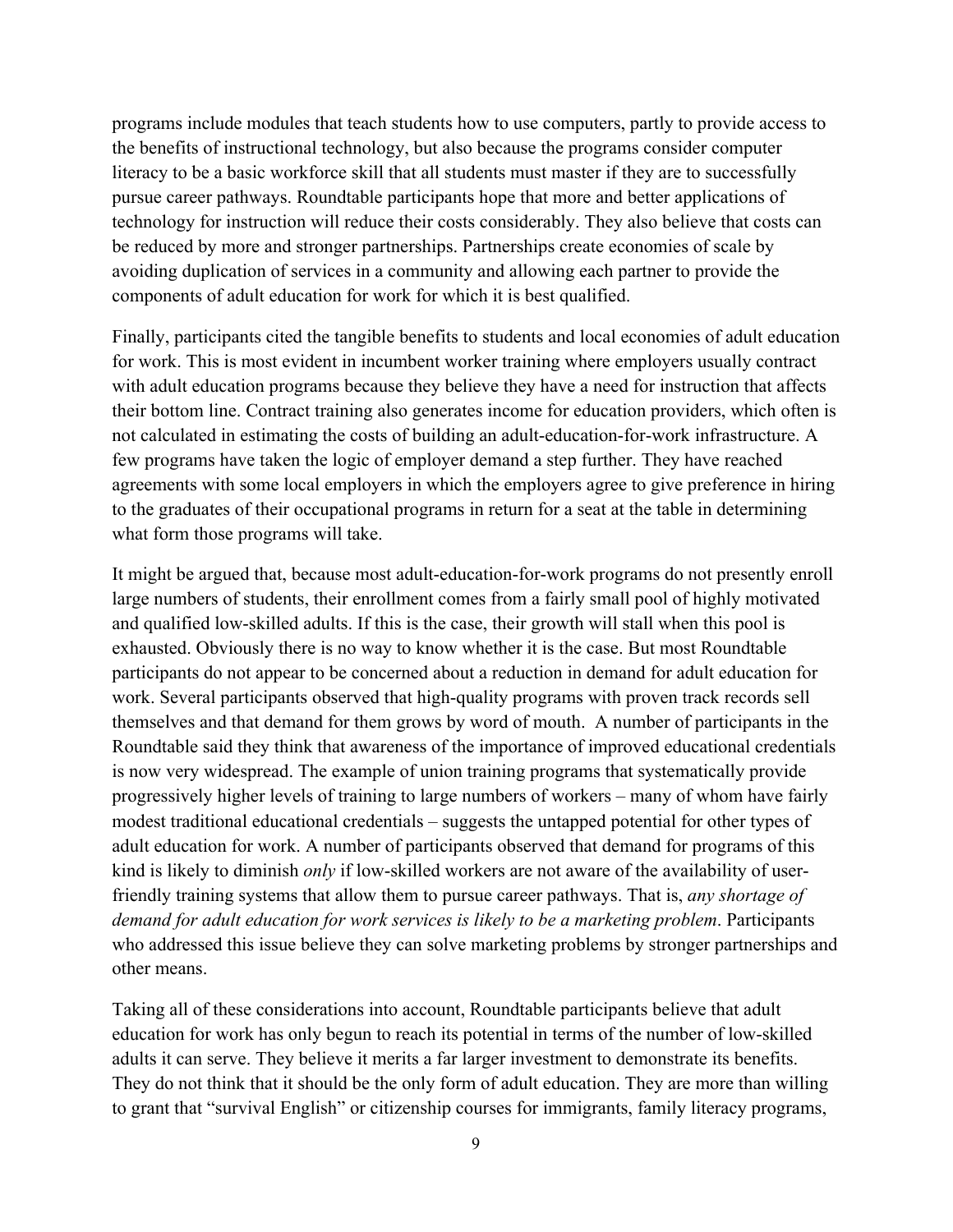and adult education for personal enrichment are worthy public investments. But they believe adult education for work merits at least as large an investment as these traditional services, and that it can and should be the predominant growth sector of adult education.

# **G. PROBLEMS OF LOW-LEVEL LEARNERS AND TRANSITION STUDENTS**

**Low-Level Learners.** Most roundtable participants agree that the major structural problem in their existing adult-education-for-work programs is that they do not easily accommodate learners with very low basic skill levels. Because this includes a large portion of the ESL population enrolled in adult education programs, the problem must be addressed.

The problem arises because virtually all occupational and transition programs require a threshold level of basic skills and/or English language proficiency that would be rated somewhere in the intermediate level by most assessments. Below this level, *most adults with limited skills are not trainable workers for high-opportunity occupations by the instructional models now in use*, and below the highest levels they are not prepared to make transitions to postsecondary education. Participants are concerned that low-level learners will not persist long enough in traditional adult education courses to reach these levels. In the words of one participant: "The problem is getting them onto career pathways training to begin with."

Roundtable participants do not believe they have a wholly satisfactory solution to this problem, but they are implementing a number of solutions that they believe lead in the right direction. Among these are:

- Providing information about career pathways to even the lowest level learners from the time of their first enrollment and repeatedly demonstrating to them how mastering elementary basic skills can lead to better employment opportunities. In some cases, career orientation of this type may include giving the low-level learners with information about vocational options, peer mentoring, meetings with employers, and work experience opportunities, such as job shadowing.
- Working with low-level students to establish career goals and individualized learning plans and the steps required to achieve them.
- Using contextualized instruction at all levels of adult education, including employment-related tasks as a large part of the context.
- Teaching soft skills (such as punctuality, appropriate dress, seeking information, taking responsibility, problem-solving, workplace etiquette, use of technology) to all students, in part by structuring classroom expectations and instructional tasks to simulate the expectations of employers.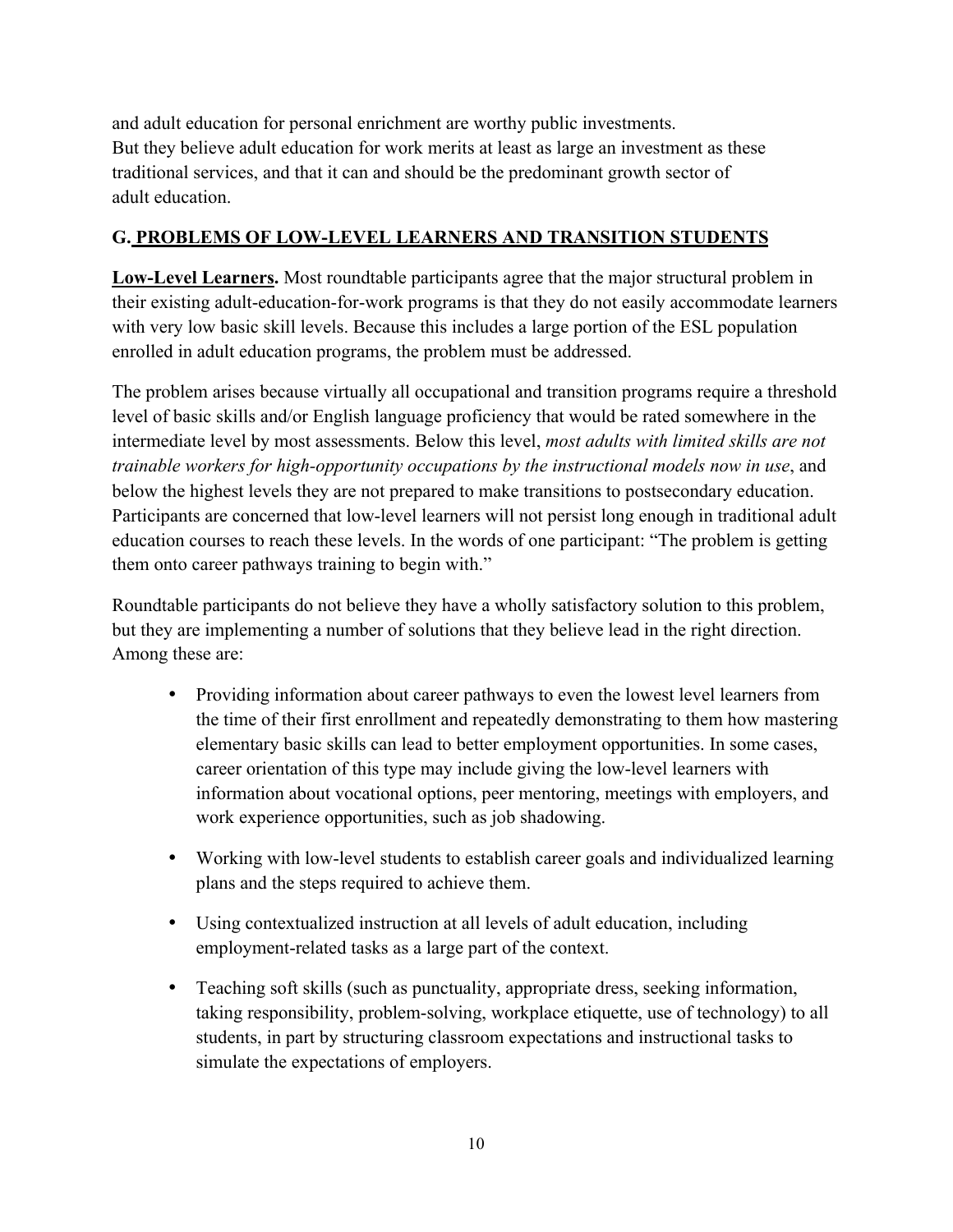- Advancing low-level learners as quickly as possible through short instruction modules, individualized portfolio assessments, and high-intensity, managed enrollment. These techniques not only accelerate learning but also give students a sense of achievement by setting short-term specific goals the students can attain.
- Providing supplementary individualized tutoring.
- Taking account of important individual differences in designing instruction especially the different approaches needed to serve ESL students with differing levels of prior education and students with different learning styles, as well as the services required by special needs students.
- Taking account of specialized applied skills students may already have (e.g., cooking, using machinery, child care, or organizing materials) and building both basic skills instruction and career plans on these strengths as appropriate.

Perhaps the most important insight about low-level learners offered by Roundtable participants was that these students might benefit if even the lowest-level classes avoid a rigid adherence to the traditional continuum of academic basic skills. That is, participants suggested that students should be advanced to workforce training based on the particular skills they need for that training, rather than mastery of the full range of academic skills. In addition, some students may benefit from training for entry-level jobs that require fairly limited basic skills or from internships and apprenticeships if these jobs start them on career pathways that encourage them to return for more advanced training.

Roundtable participants believe that large numbers of individuals have or can readily attain the intermediate skill levels required to benefit from adult-education-for-work programs. But they also think that special efforts should be made to incorporate low-level learners into these programs. Many of the measures suggested would constitute a "transformation" of lower-level adult education instruction, just as adult-education-for-work instruction would constitute a transformation of instruction at higher levels.

**Transition Students.** Participants did not discuss at length the problems of transition students. Their primary observation was that *the greatest barrier adult education students face in making successful transitions is mastering college-level writing*. In their experience, traditional adult education and GED preparation usually do a better job of helping students acquire the reading and math skills they need to enter and succeed in college than they do the necessary writing skills. Participants recognized that inadequate writing skills are a barrier for many high school graduates as well, but this provides little comfort. The mainstream adult education programs of some Roundtable participants are placing greater emphasis on writing, and in some cases they have established "capstone" programs for GED students or graduates that focus primarily on writing.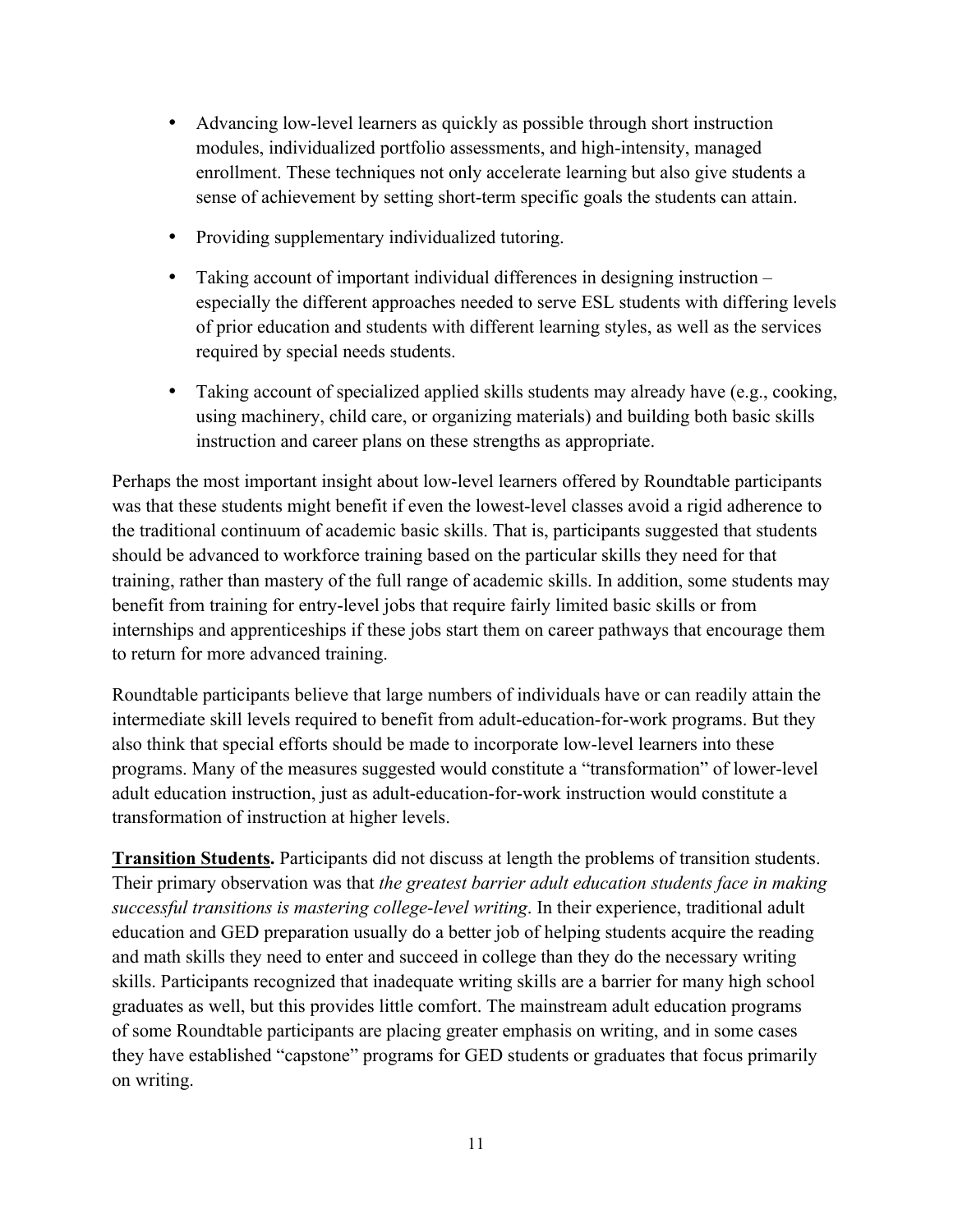Some participants said that the GED can complicate the process of helping students make transitions. It may provide them with a false sense of confidence that they have mastered the skills required to succeed both in college and in the workplace. Students are often reluctant to continue to improve their basic skills after they have passed the GED, and, furthermore, it is not clear to most participants whether public funds are available for further instruction to those who have high school diplomas or their equivalent. Participants believe that too many students who obtain GEDs score at fairly low levels on the GED exams. They believe that these students do not have the skills – particularly in writing – required for successful transitions to college. Some suggested that the passing score for the GED should be set at a higher level, or that an alternative "college readiness" credential should be established. Others suggested that there should be an assurance that public funding can be used for post-GED instruction.

### **H. TEACHERS**

Roundtable participants agreed that adult-education-for-work programs require special skills and knowledge on the part of the teachers who work in them. This is because these programs are not monolithic. Teachers and program administrators must understand how to adapt adult education theory and practice to the needs of a wide range of occupational and postsecondary contexts. This requires working with occupational training, postsecondary, and business partners to understand the basic skills students need to succeed in these various forms of career pathway instruction as well as how to blend basic skills with job training and postsecondary course content. Adult-education-for-work teachers must often help faculty in different fields and/or employers understand the fundamentals of adult education in order to open up meaningful dialogues with them about basic skills needs and form collaborative partnerships in providing service. In fact, many adult-education-for-work programs consist of some type of "team teaching" by adult educators and occupational/postsecondary instructors. The teaching challenge is compounded by the fact that the curricula and teaching methods of occupational and postsecondary programs differ among institutions, and even among instructors at the same institution. The expectations of employers also differ greatly.

In short, beyond a mastery of adult education, teachers who provide adult-education-for-work service must be highly creative in adapting basic skills instruction to different contexts. And adult education programs must often take the initiative in forging partnerships to develop this type of contextualized instruction. Based on the experience of Roundtable participants, adulteducation-for-work programs are most often created because adult educators see the need for low-skilled adults to gain access to career pathways and reach out to other educators and the business community. It is less common for occupational or postsecondary faculty to recognize the need to improve the basic skills of students seeking admission to their programs and reach out to adult educators for assistance. Even in the case of incumbent worker training, employers often do not have a very precise understanding of their workers' basic skills needs.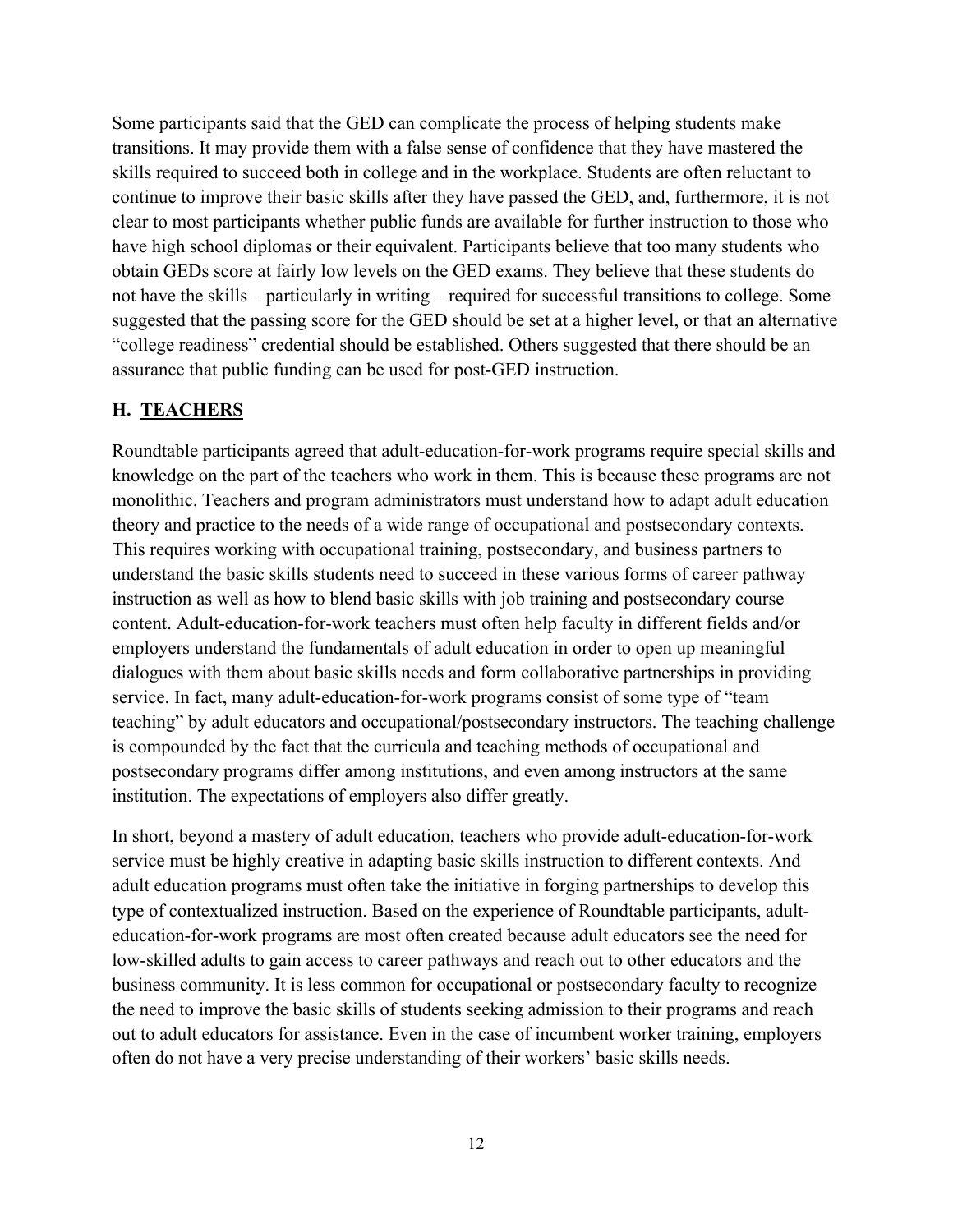As a result, *adult education programs are usually the prime movers and sustaining force behind adult-education-for-work programs*. In practice, this means that individual teachers must be the ambassadors to other fields of education, and to companies, in establishing and designing programs as well as in implementing them. As one participant put it: " We're not workforce developers, but sometimes we feel that way."

These special responsibilities require knowledge and skills that go far beyond the usual training of adult education teachers. In fact, they often contradict the implicit premise of that training: that systematic improvement of basic skills is the first priority of this field. In the case of adult education for work, the first priority is to move students along career pathways, and this may require a good deal of adaptation of standard instruction all along the adult education continuum.

Roundtable participants agreed that adult-education-for-work teachers need specialized professional development to meet their responsibilities. Correspondingly, they were uncertain about the value of many standard professional development approaches. They agreed that teachers in this specialty must have a firm grounding in traditional adult education. But they were dubious about the value of most forms of teacher certification or credentialing based on mastery of traditional adult education knowledge and skills alone. For example, programs with large language minority enrollments would gladly have teachers with various TESOL credentials on staff. At the very least, these and other forms of certification add an important sense of professionalization to any adult education program. But participants pointed out that the teachers who are most proficient by traditional standards may not be the most effective teachers in meeting the multiple needs of students, other educators, and employers in adult education for work. In fact, teachers who are less highly skilled by traditional standards may be more flexible, and the demands of adult education for work may lead them to improve their traditional adult education skills.

Likewise, participants were ambivalent about the value of standardized curricula and learning plans. On the one hand, they welcomed the idea of an "open source" database of instructional models from which they could derive new ideas about how to improve their programs. On the other hand, they emphasized that contextualized instruction inherently takes very different forms in different circumstances, and teachers must be able to adapt their course content and techniques on short notice.

Evaluating the performance of adult-education-for-work teachers poses special problems as well. Classroom observation is important. But one of the usual metrics for teacher effectiveness – the skills gains of students – is only partially useful. The most important outcomes for adult education for work are the success of students in training programs or postsecondary education and their subsequent earning gains. Adult education teachers in these programs must keep these goals in mind, but they cannot be held fully accountable for them. Other participants in adulteducation-for work systems – such as occupational instructors and employers – play as large a role (or larger) as adult educators do in determining the extent to which students succeed or fail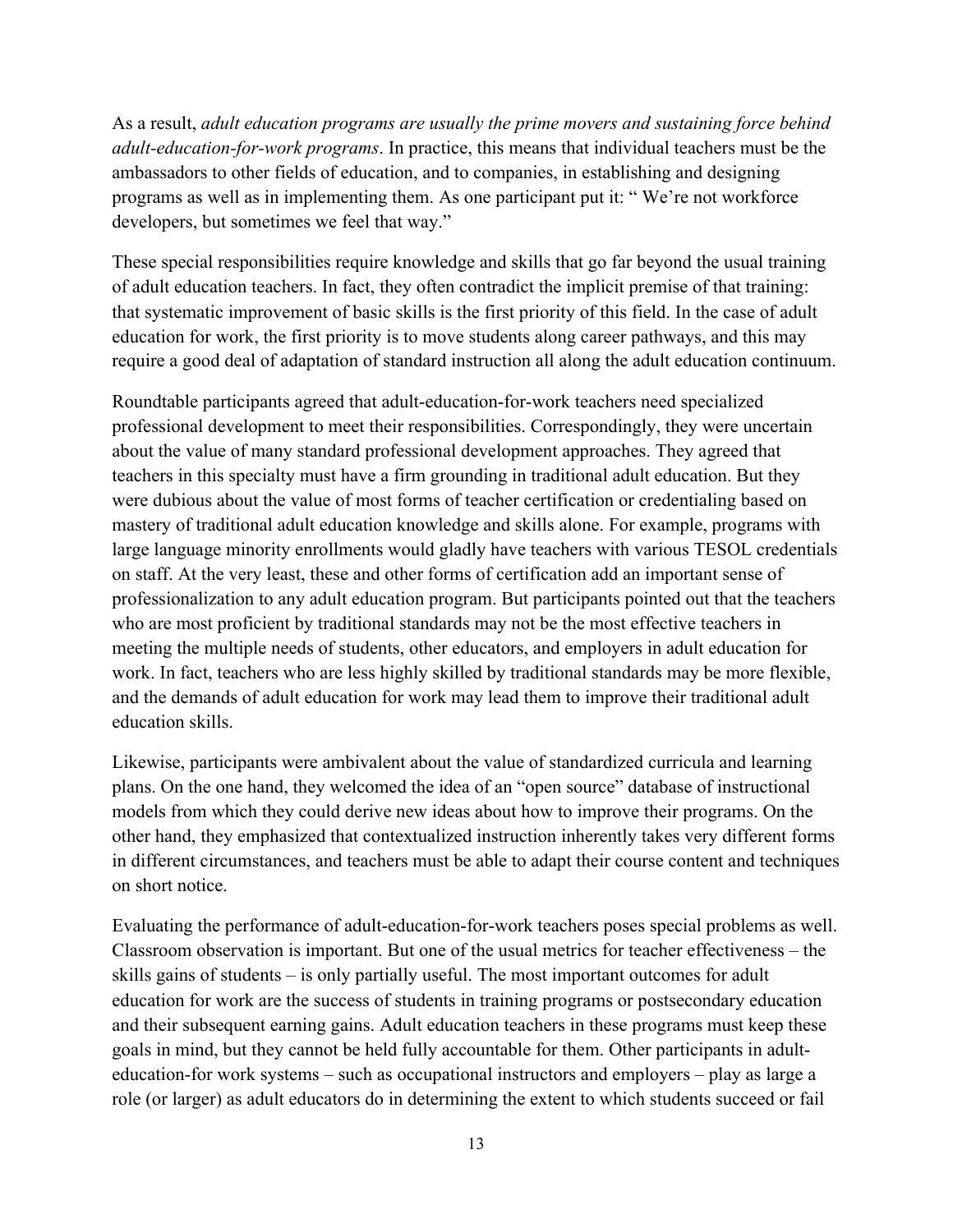by these measures. Overall, Roundtable participants seem to feel that the best they can do in evaluating teacher effectiveness is to monitor as much of the adult-education-for-work system as they can and try to determine which teachers are most effective working in this context.

The low salaries paid to most adult education teachers are a major barrier to hiring the staff needed to implement adult-education-for-work programs and to offering the professional development required. At low pay levels, it is difficult to attract the best teachers and to encourage good teachers to invest in developing their professional skills. Both of these barriers are especially true for part-time adjunct faculty, who comprise the majority of the teaching force. Although many adjuncts are highly skilled, they are usually paid only for contact hours and they may not have the security of employment that justifies a large enough investment in professional development, either from their perspective or from the perspective of the program that employs them.

Interestingly, participants from a few programs that are able to pay unusually high salaries reported that they have relatively few problems with staff development or performance. In fact, one program extends the idea of "career ladders" to faculty: teachers get pay raises based on a combination of the professional development they obtain and how they apply what they learn in the classroom.

Roundtable participants use a variety of professional development approaches to support adult education for work. Some of these are variations on fairly standard models of adult education professional development – such as providing a certain number of released days for staff training each year, hiring consultants who specialize in adult education for work to provide special training sessions for teachers (and sometimes on-going coaching), and establishing "train the trainer" systems by which a few full-time teachers are given leave to participate in extended workshops or "academies" and then expected to mentor other faculty. A number of participants reported that their education-to-work programs have implemented even more extensive professional development for teachers. These consist of several weeks of paid time over the summer. In many cases, most adult-education-for-work teachers attend these summer institutes as a team, regardless of whether they are full-time staff or adjuncts. The training includes coursework, explanations or demonstrations of different contextualized courses, and mentoring by both peers and expert consultants.

One participant in the Roundtable made a distinction between professional development and onthe-job training. Most adult-education-for-work teachers hone their skills primarily by on-the-job training. But there is a great need for more systematic professional development – accompanied by a need for better salaries. Some participants expressed the hope that the education departments of universities will eventually begin to train teachers to provide adult education for work. Others observed that universities are unlikely to believe they can attract very many students to programs of this kind until the problems of a shortage of full-time jobs and the low salaries in adult education are addressed.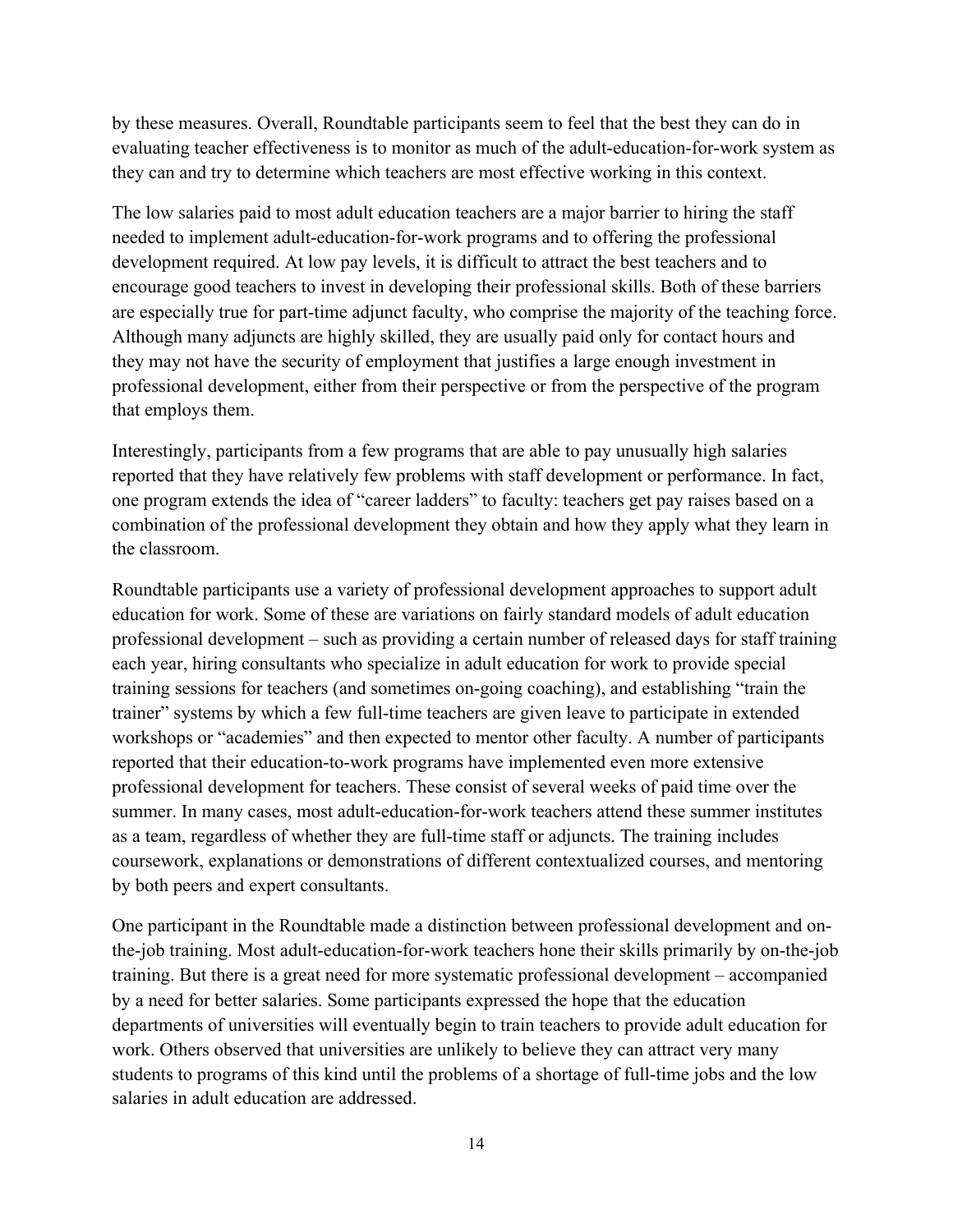### **I. BARRIERS TO GROWTH**

Roundtable participants believe that adult-education-for-work programs are serving more students than they did in the past and that they can and should serve far more. In fact, *many believe that this type of service should be the primary growth area of adult education in the years to come*. But even at the institutions represented by Roundtable participants only a fairly small numbers of students are enrolled in programs that combine basic skills with occupational training or lead to transitions to postsecondary education. Participants identified several major barriers to the future growth of this service and suggested ways that at least some of those barriers can be overcome.

The *principal barrier to growth is that adult education for work does not fit neatly into any of the traditional categories of education or related services or into the institutional structures and funding streams constructed around them*. As noted above, it differs from traditional adult education in its goals and, importantly, in its departure from the traditional basic skills continuum. It also differs from traditional occupational (or vocational) education, because it contains components aimed at serving low-skilled adults. And it differs from postsecondary education, because adult-education-for-work transition programs aim to remedy the basic skills problems of students before they enroll in college rather than serve them with developmental education programs after they have enrolled. Most forms of adult education for work have more in common with customized incumbent worker training programs than with traditional forms of education and training. But the aim of most adult-education-for-work programs is to help students eventually progress up career ladders, and this exceeds the short-term aims of most employer contracts for incumbent worker training.

In short, adult education for work does not have a natural home. It is inherently a partnership between a number of traditional forms of education and training. Breaking down the silos between these traditional service systems can prove difficult at best.

Barriers to growth are created in several different ways:

### **(1) Funding**

Most funding streams for adult education and training are linked to traditional service forms. As a result, it is not surprising that the institutions responsible for traditional service systems are slow to devote their limited resources to expand what can often be a fairly expensive service that departs from traditional models.

For example, traditional adult education programs receive federal and state funds that allow them to provide basic skills instruction up to the intermediate level, at which most occupational adulteducation-for-work programs begin. They also receive funds to provide instruction up to the high school equivalency level, the level at which most transition programs begin. But they do not receive funding to provide instruction in the strictly occupational skills that are coordinated with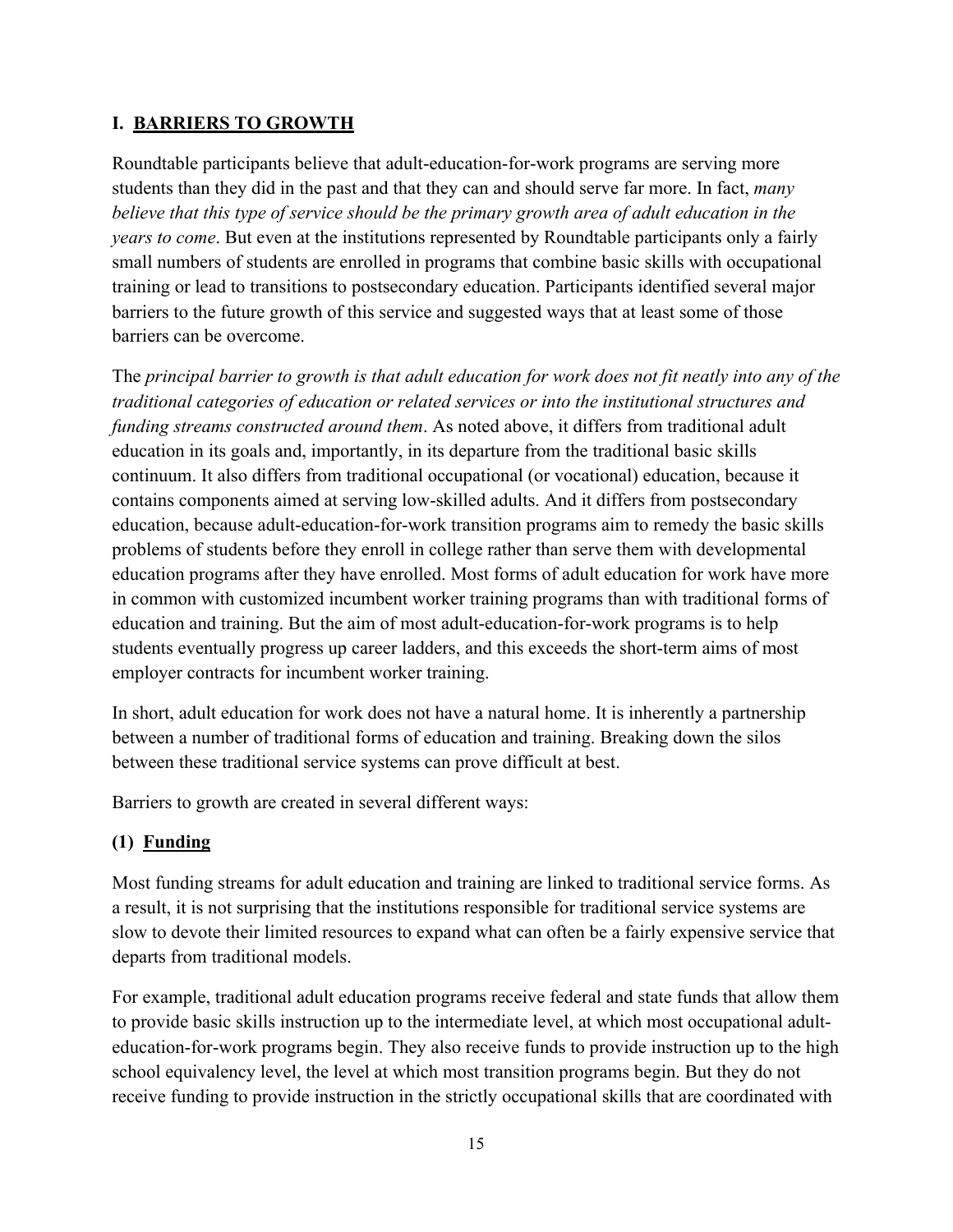basic skills in adult-education-for-work programs. And it is not clear if federal and state funding policies allow them to use adult education funds for the levels of academic instruction and support services required by effective transition programs. Because most programs believe they have inadequate funds to provide even traditional basic skills services, most are reluctant to press these funding boundaries very far. In particular, they are reluctant to devote their limited discretionary program improvement funds to support the large costs of developing adulteducation-for-work programs or to absorb the per-student costs required to offer this type of service over the long term.

As a result, adult-education-for-work programs are developed and supported by haphazard funding streams at most institutions. In some cases, partnerships between adult education and occupational or postsecondary programs in the same institutions (such as community colleges) can result in multiple partners contributing to program development and in long-term implementation costs. Sometimes institutions keep an accounting of different contributions, and in some cases collaboration takes place on an informal basis. In other cases, program development is supported by special grants from private foundations or government demonstration programs. In still other cases, some funding is provided from training funds from One-Stop Career Centers, presidential discretionary funds at colleges, Pell Grant funding, or governors' discretionary funds for programs supported by Title I of the Workforce Investment Act.

But these miscellaneous sources of funding are rarely large enough to develop very many adult-education-for-work programs at any one institution or in any one community, or to support those programs over the long term. Moreover, special grant programs that play an important role in supporting the development of this service usually require ad hoc negotiations among partners and/or with funding sources that consume substantial administrative time. Too often the patchwork way in which adult-education-for-work programs find financial support is a barrier to growth because it relies on such ad hoc partnerships, rather than on a systematic approach to program development. And too often it results in patchwork patterns of growth for this service that do not necessarily meet the highest priority needs of either students or communities.

Based on the experiences of Roundtable participants, the institutions that are most successful in engineering sustained growth of adult education for work are large, multi-service CBOs and labor union training programs. Institutions of these kinds often have most of the elements of adult education for work in place. Although the elements are usually supported by multiple streams of funding, their overall budgets are under the control of a central management. And they usually combine public funds with private sources of financial support that have fewer restrictions on their use. These factors appear to allow enough flexibility for large CBOs and union training programs to plan for combining different program elements into adult education for work with fewer administrative or financial difficulties than other institutions face. The extensive Division of Adult and Career Education of the Los Angeles Unified School District has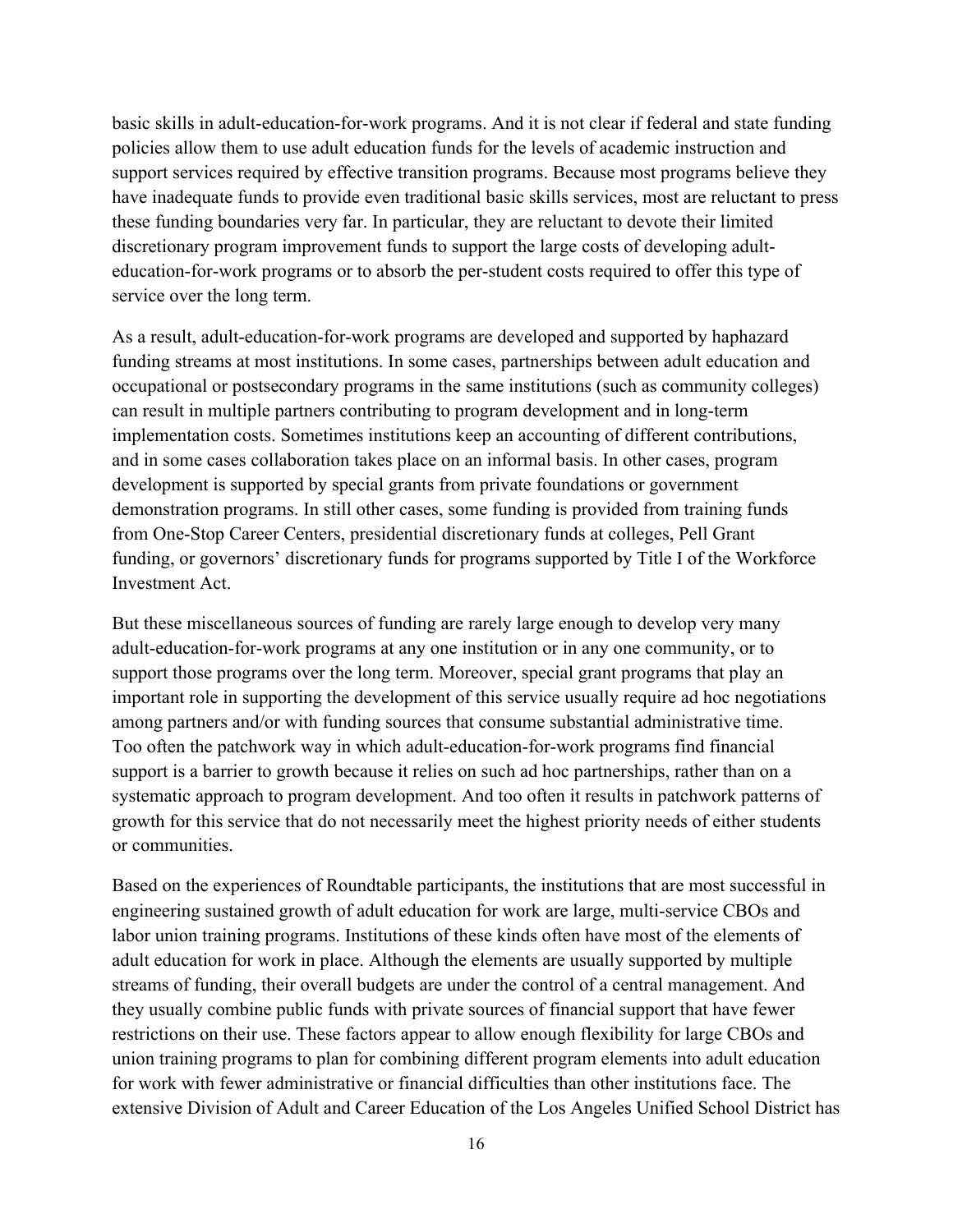many features similar to CBO and union programs. As one Roundtable participant put it: "The key to creating these [adult-education-for-work] programs is to establish budgetary control over all of their elements in a central management."

But by far the most effective solution to breaking down the silos that separate different elements of adult education for work is to create public funding streams that support this service in its own right, rather than as a combination of traditional models. The best-known example of this solution is funding by the state of Washington for the I-BEST transition program at community colleges. Other states, such as Oregon and Kentucky, also provide funding streams that support at least some types of adult-education-for-work programs, and still other states are considering this possibility.

To date, however, the funding available from most states for these purposes is fairly limited. The present economic downturn has led to cutbacks for most forms of educational funding and appears to be creating structural deficits at the state level that will persist for many years. As a result, *it appears that adult education for work will require some other source of funding if it is to even begin to reach its potential in the foreseeable future. The only feasible source of this funding appears to be the federal government*.

Although Roundtable participants did not discuss federal funding options at length, several expressed the view that any federal funding should be targeted on adult education for work as a distinctive service, and that it should provide support on a continuing basis. They noted that much federal and private funding for this service in the past has taken the form of demonstration programs. Although this funding model has been helpful in program development and building expertise in some areas, participants observed that the greater need is for stable funding streams that will allow adult education for work to go to scale. As one participant noted: "It's time to take the training wheels off."

### **(2) Accountability**

Whatever form public funding for adult education for work may take, Roundtable participants believe that the growth and effectiveness of this service is presently being subverted by accountability systems that are ill suited to measure its performance. They were particularly critical of the federal government's National Reporting System for Adult Education (NRS). Because most state accountability systems are based on the NRS in some way, their criticisms extend to the state level as well.

From the perspective of adult education for work, the fundamental problem with the NRS is that it primarily measures how well programs advance students along the traditional adult education basic skills continuum using standardized tests. Participants believe this provides a poor measure of the success of adult education for work, because improving basic skills is not in itself the primary goal of these programs. The primary goal is using basic skills instruction to help students advance up career ladders. This means that adult-education-for-work programs may not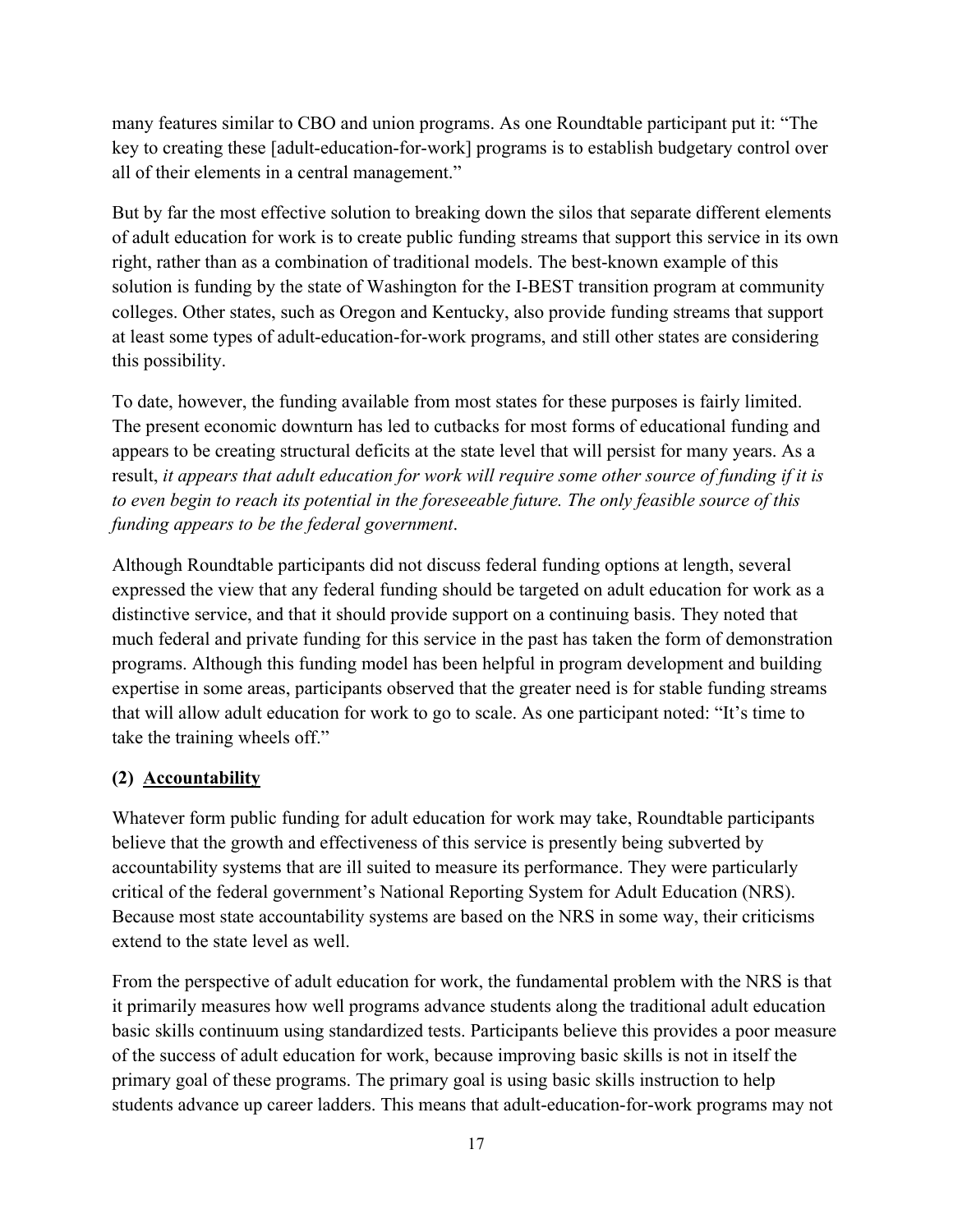follow the traditional adult education continuum and that both they and their students will score badly if measured by it.

Moreover, the standardized tests on which the NRS is based primarily measure life skills applications of adult education and do an inadequate job of measuring the "soft" workforce skills essential to adult education for work, let alone the ability of students to apply basic skills in occupational training, postsecondary education, or workplace settings. And they fail to capture the benefits of short-term, targeted basic skills instruction in incumbent worker training, as well as the higher level of academic skills required for successful transitions. Finally, although the NRS asks programs to report placement in employment and transitions to postsecondary education, it does not provide any means for them to report whether or how contextualized basic skills instruction contributes to these outcomes or whether students achieve earning gains.

The accountability measures used by programs that may partner with adult education have equally serious problems. Programs supported by Title I of WIA or TANF are rarely held accountable for the learning gains of participants who may be enrolled in adult-education-forwork programs. They are also rarely held accountable for whether students successfully complete training or postsecondary programs, whether they succeed in the careers for which they are prepared, and if they move up in career ladders. These partnership programs are primarily held accountable for rapid job placement and short-term persistence in employment.

Roundtable participants observed that programs place primary emphasis on the functions for which they are held accountable. As a result, existing accountability systems contribute to the reluctance of both adult education providers and their potential partners to invest in adult education for work. In practice, programs that provide this service evaluate their effectiveness relative to outcomes other than those established by standard accountability systems. But in doing so, they are swimming against the tide of the funding streams that support them and the institutions in which they operate.

The participants believe that the NRS, in particular, requires major modifications. They agree that there is value in reporting learning gains, but they believe those gains should be measured relative to the skills required to achieve the goals of different adult education programs – such as employment, job training, transitions, parenting, and citizenship – rather than solely to the traditional academic goals of life skills programs. More fundamentally, they believe that the NRS for all purposes should place far more emphasis on the tangible outcomes of basic skills instruction. In the case of adult education for work, these would include entry into occupational training or postsecondary education, persistence and success in those programs, placement and earning gains resulting from educational programs, and eventual movement along career pathways through subsequent education and training.

In addition, they think that accountability measures, like funding streams, should break down silos between different components of adult education for work. Because these are partnership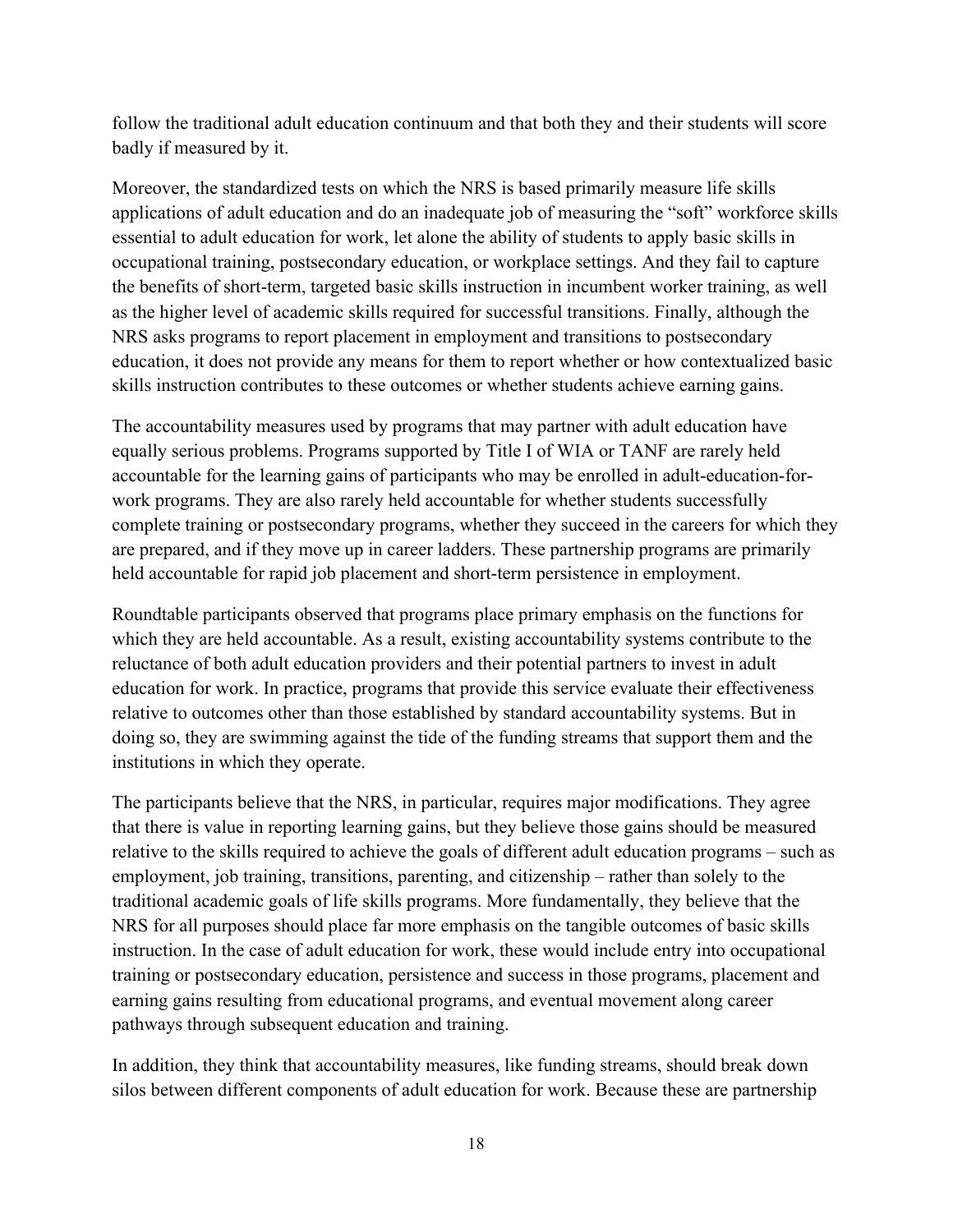programs, all partners should be held jointly accountable for their outcomes. Several participants mentioned the example of a student who might begin in traditional or contextualized basic skills programs, progress to training that has primarily a technical or academic emphasis, and eventually succeed in the world of work. By the accountability measures in place at the present time, the progress of such a student might be counted as a successful outcome for each of the partnership programs at each step. But participants believe that the student should also be counted as a successful outcome for each of the programs that make it possible to take the successive steps each time those steps are taken. Conversely, if students do not progress along career pathways, all the partners in the career pathways system should be required to examine what they can do better, individually and collectively, to improve student outcomes both at every step along the pathways and in terms of placing students in better jobs.

#### **(3) Other Performance Measures**

Roundtable participants also discussed the value of standardized tests that measure whether students have the skills required for particular occupations and industries (such as WorkKeys), as well as the placement tests (such as the Compass or AccuPlacer) used by postsecondary institutions. Some participating programs make use of these assessments to help guide instruction, and others do not. Most Roundtable participants did not appear to have a great deal of experience with, or interest in, using either type of tool as a primary means of student placement, curriculum development, or measure of whether students have completed programs. For these purposes they use program-specific measures. Depending on the content of the occupational programs or the requirements of particular postsecondary institutions, they construct what they consider to be appropriate curricula, and they establish entrance criteria based on their estimates of the ability of students to handle the work – often using multiple assessments, teacher recommendations, and other measures that collectively approximate portfolio assessments. Exit criteria generally consist of successfully completing coursework.

In general, participants appeared to regard standardized tests of workforce readiness or academic skills in the same way that they consider tests of traditional basic skills – as useful contextual information, rather than a foundation for programs. They appear to regard standardized tests of almost any kind as too generalized for the purpose of adult education for work. And for these reasons they do not believe that these tests would serve as good measures of accountability – at least if they are taken out of context. Many participants also expressed a wariness of using valuable classroom time and focusing students on the wrong measures of success by "over-testing."

#### **(4) Program Data**

Roundtable participants expressed special concerns about the difficulties of obtaining and sharing longitudinal data on students. Because the goal of adult education for work is to move students along career pathways through contextualized basic skills instruction, many of the most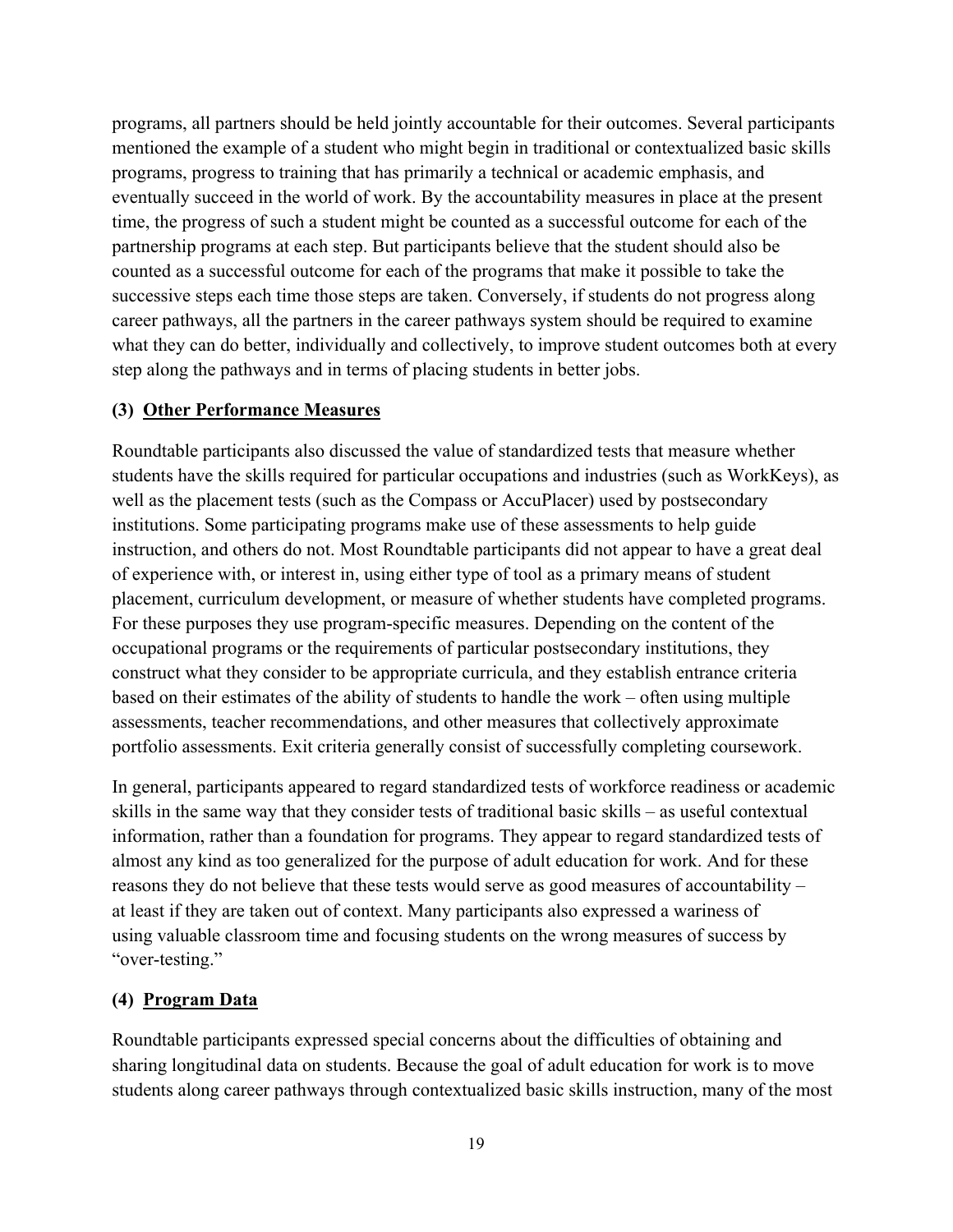important outcomes occur over a multi-year period and as a result of instruction by multiple partners. For example, to understand if and how effectively low-level learners gain access to career pathways programs and how well they succeed, these students must be tracked from entry-level basic skills programs, through contextualized occupational or transition programs, and on to certification in particular occupations or postsecondary performance, job placement, retention, and income gains. It is important to understand not only how many students progress along these pathways, but the type of services they receive, how long it takes them, and what personal characteristics they have (such as need for particular support services) that may affect their success.

Finally, it is important to understand whether students who have completed adult-education-forwork programs return for instruction in higher-level occupations that allow them to continue moving up career pathways. Most programs have very little information about how often this "re-enrollment" occurs, although those who do are encouraged by what they have found. Without this information, there is no way for programs or their institutions to operate true career pathway systems or simply help students make one-time gains in employment.

In short, to create and improve adult-education-for-work programs, institutions must have a sense of how well students move through the entire career pathways system and what factors accelerate or impede their progress. Roundtable participants appear to believe that most of this information is available in student records, but it is rarely consolidated in longitudinal analyses of program performance. This problem is exacerbated by the fact that different program partners often hold the relevant information. The participants repeatedly expressed the hope that institutional research departments across the components of adult-education-for-work programs could collaborate in providing all partners with longitudinal reports on student performance. They seem to consider the absence of this data a significant barrier to building effective contextualized programs that will move students along career pathways.

Roundtable participants also expressed a need for better local labor market information. Obviously, it is fruitless to construct programs that prepare students for work in particular industries, occupations, or professions unless there are jobs available in the fields targeted by career pathways systems. Participants recognize that labor market forecasting is an imprecise art, particularly in troubled economic times. But they also expressed frustration with the difficulties of obtaining useful labor market data of any kind.

They would like to be able to turn to One-Stops or other partners for this information, but they report that they rarely obtain the types of labor market forecasts they need. Often the only information available is about immediate job vacancies. While this has some value, it does not meet the primary needs of programs that are preparing students for employment months or years in advance. The participants did not have any ready answers to this problem – in part because they identify it as a major issue for workforce development in the United States that extends beyond their immediate concerns.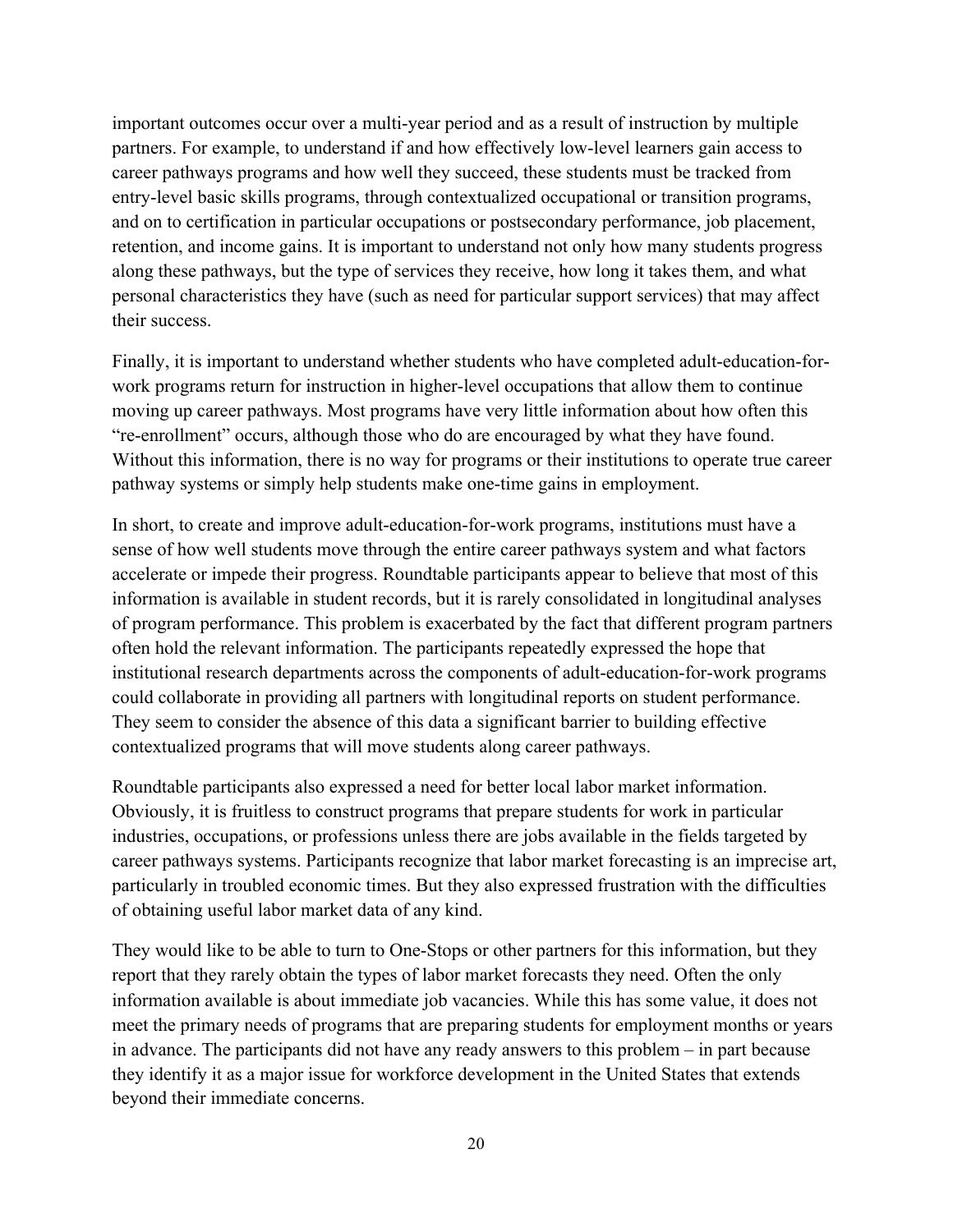In the absence of systematic labor market information, Roundtable participants turn to local employers, sometimes on an individual basis and sometimes through advisory boards or business associations such as chambers of commerce. They believe this provides them with useful guidance, but they also think it puts them in the manpower forecasting business for which they lack the expertise.

#### **(5) Leadership and Responsibility**

Participants emphasized in two ways the importance of leadership and responsibility in creating adult-education-for-work programs and bringing them to scale:

First, they observed that breaking down the silos within and between institutions is rarely possible unless institutional leaders are committed to the development of these programs. They described a number of institutions where new leadership had resulted in a substantial growth in adult education for work. Most of these were community colleges where growth in this service had been frustrated until a new president established it as a priority – by providing the financial resources to create and sustain adult education for work – and personally intervened to break down silos between potential partners both within and outside the institution. In some cases, new leadership at Workforce Investment Boards and TANF programs may have the same effect. Participants observed that despite the barriers to growth discussed above, committed institutional leaders can accomplish a great deal. And they also emphasized that even if many of those barriers were removed by policy changes or other means, a failure of leadership at the institutions providing service can be a major barrier to growth.

Second, participants emphasized that some institution or individual should have the responsibility for creating and expanding adult education for work in each community. Because this service requires partnerships within and among different agencies, either one of the partners or some other agency must take the lead in pulling together the necessary components. But most of the partners are usually too busy fulfilling their traditional missions to assume this responsibility. The old adage that "collaboration is not in anyone's job description" applies.

Based on the experiences of Roundtable participants, adult educators are the partners who most often assume the responsibility for organizing adult education for work and other forms of career pathways partnerships. Roundtable participants do not think that adult educators are necessarily better qualified than other partners to play this leadership role in all communities. In many areas adult education programs are very small. They often lack the resources and status to serve as effective leaders. Participants cited examples of some communities where colleges, local education agencies, or Workforce Investment Boards have led in organizing career pathways systems.

But the major concern of the participants is not what type of agency is best qualified to assume a leadership role, but making sure that adult education for work is a distinctive service and that some agency has a mandate to implement that service and bring it to scale in every community.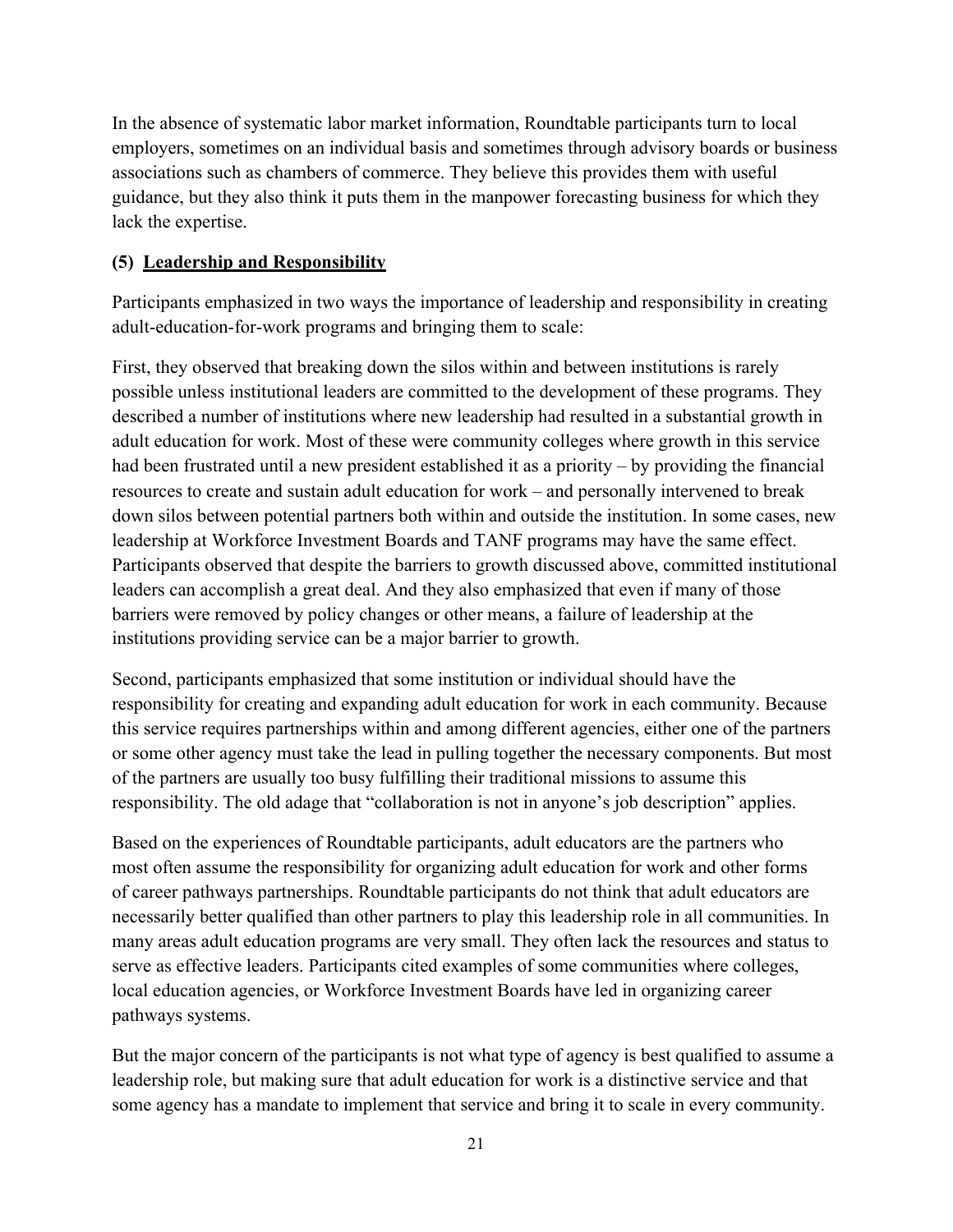Some pointed out that local boards or committees comprised of partner agencies and others are essential to bring about coordinated effort. But one of the partners or some other entity must act as the secretariat and moving force for such groups.

A number of participants also pointed out that resources must accompany leadership. Whoever is responsible for taking adult education for work to scale will be in a much stronger position both within their own institutions and in forging partnerships if they can bring to the table at least some of the funding required for the multiple components of this service. Otherwise they will be placed in a position where they must go hat in hand to other programs or agencies that are usually operating under budgetary constraints of their own.

A number of participants observed that "innovation by committee" is rarely a very effective way to bring about progress in adult education, workforce training, or any other field. In particular, they observed that placing adult education provider agencies on Workforce Investment Boards usually does not lead to much growth in adult education for work *unless* the adult educators or some other members of the Boards have the mandate and resources required to convince these or any other coordinating groups that this service should be high on their priority lists.

#### **(6) Credentialing**

Roundtable participants did not discuss the role of credentialing in adult-education-for-work programs at length. But a number of their observations bear on this topic. First, participants appear to recognize the importance of both public and widely recognized business certifications for structuring the occupational components of adult education for work. Many of the occupational courses they offer are designed to prepare students for certifications. And it is probably no accident that many of their programs are in fields (such as health care and specialized areas of construction or maintenance) where both public and business certifications are required for most high-opportunity jobs. In this respect, labor union training programs are probably more highly structured around certifications than other forms of adult education for work, due to the certification requirements unions have created for many of the jobs their members hold. And the effectiveness of these programs demonstrates the value of a welldeveloped certification system.

However, participants observed that there are many areas of employment in particular labor markets where good jobs are available but no formal certification systems have been developed – although there is a growing literature on the basic and occupational skills needed for an increasingly large number of occupations. For example, they mentioned the recent emphasis on "green jobs" in the construction industry and elsewhere. As a result, it appears that Roundtable participants are reluctant to limit their adult education programs to occupations that require recognized certification and credentialing systems. In many cases, they consult with their local business communities and review the available literature to determine the occupational and basic skill requirements for areas where there are job opportunities. Based on these consultations, they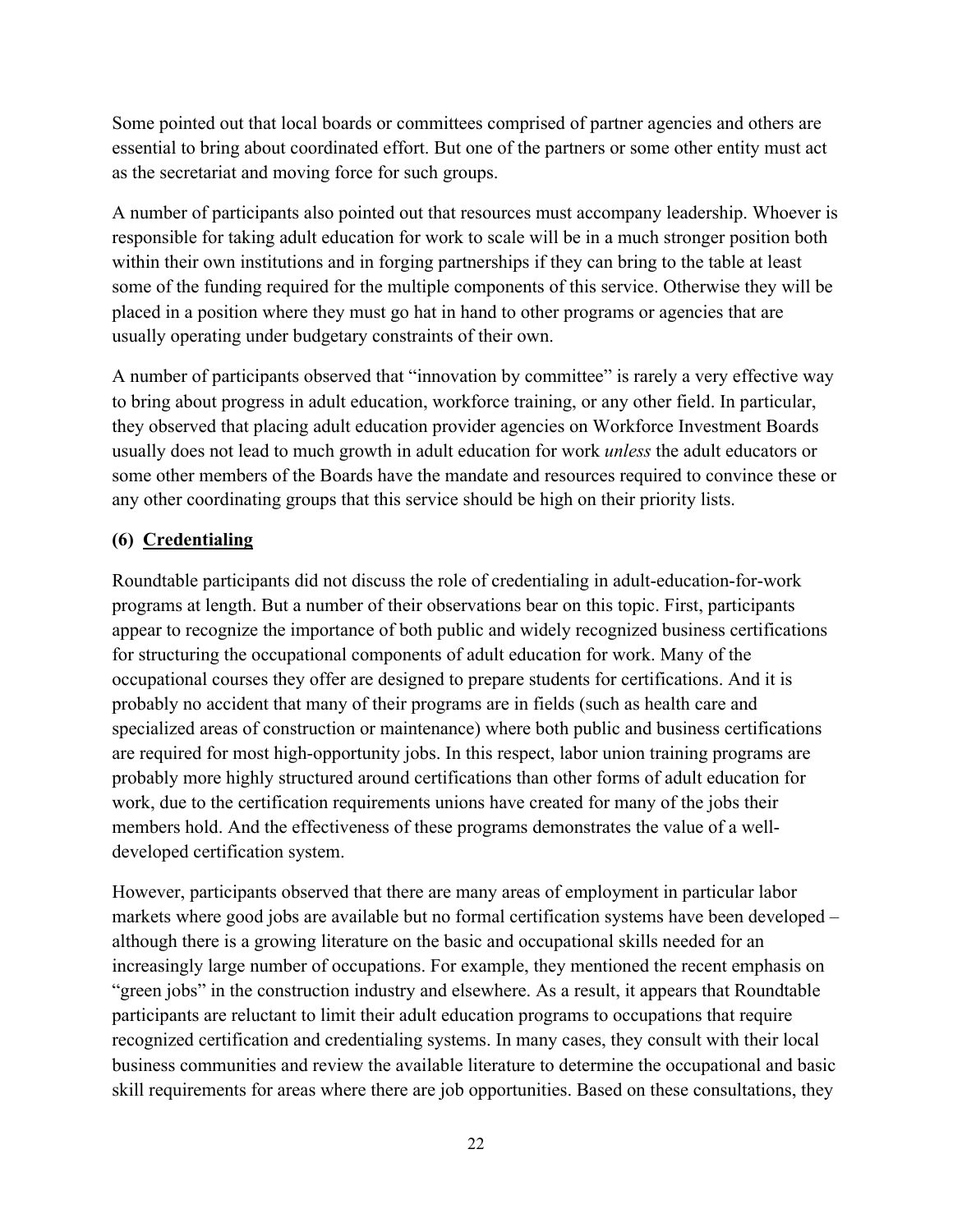construct credentialing systems of their own – often consisting of completion of a certain course of instruction.

Some participants offer programs designed to certify students for employment in particular industries rather than specific occupations, or they provide general "employability certificates." For the most part, however, they seem to believe that there are too few industrial certifications to cover most areas of employment, and they are uncertain whether employers value these certifications or general certificates of employability – except possibly for entry-level trainee positions. More importantly, they believe that there is a greater demand by students for occupation-specific training, and that students are more likely to persist in programs of this kind. That is, they believe that students enroll in adult-education-for-work programs because they want to find particular jobs, rather than because they want to work in particular industries. One participant said: "The greatest motivator is if students can have a clear image of their target job."

Industrial certifications capture the idea that career pathways often consist of progressing to jobs that require increasingly higher skills in a particular industry. In that sense, they provide valuable ideas for enriching both counseling and occupational training.

Roundtable participants who offer industry-level instruction and/or certifications usually provide this component as an intermediate tier in career pathways programs. That is, their programs are structured to help students move from traditional adult education to industry-level instruction and then on to instruction in particular occupations. In this model, industry-level instruction serves as a means of providing basic skills instruction that is contextualized around workforce content. It also provides at least some instruction in both hard and "soft" occupational skills that are required in many areas of a particular industry. Importantly, it provides a means of career orientation that helps students identify the occupational specialties and career pathways they wish to pursue. In the examples cited by participants, industry-level instruction or certification does not appear to be an end in its own right. Rather, it is a means to help students make the transition to occupational or postsecondary courses.

Finally, as noted above, some Roundtable participants have concerns about how well the GED in its present form meets the needs of adult education for work. Nevertheless, many adulteducation-for-work programs either require high school diplomas or their equivalent for entry into some occupational or transitions programs, or they incorporate GED preparation into the curricula of those programs. According to participants, this is partly because they recognize that many employers use completion of high school or the GED as a means of screening job applicants, and because many public and business certification systems require it. In describing its "middle college" transition program for high school drop outs, Southside Virginia Community College typified the way many programs incorporate the GED into adult education for work. According to the College: "The students simultaneously pursue a GED, a community college education, and workforce certification in a college environment." In other words, the GED is part of a package of adult education for work services.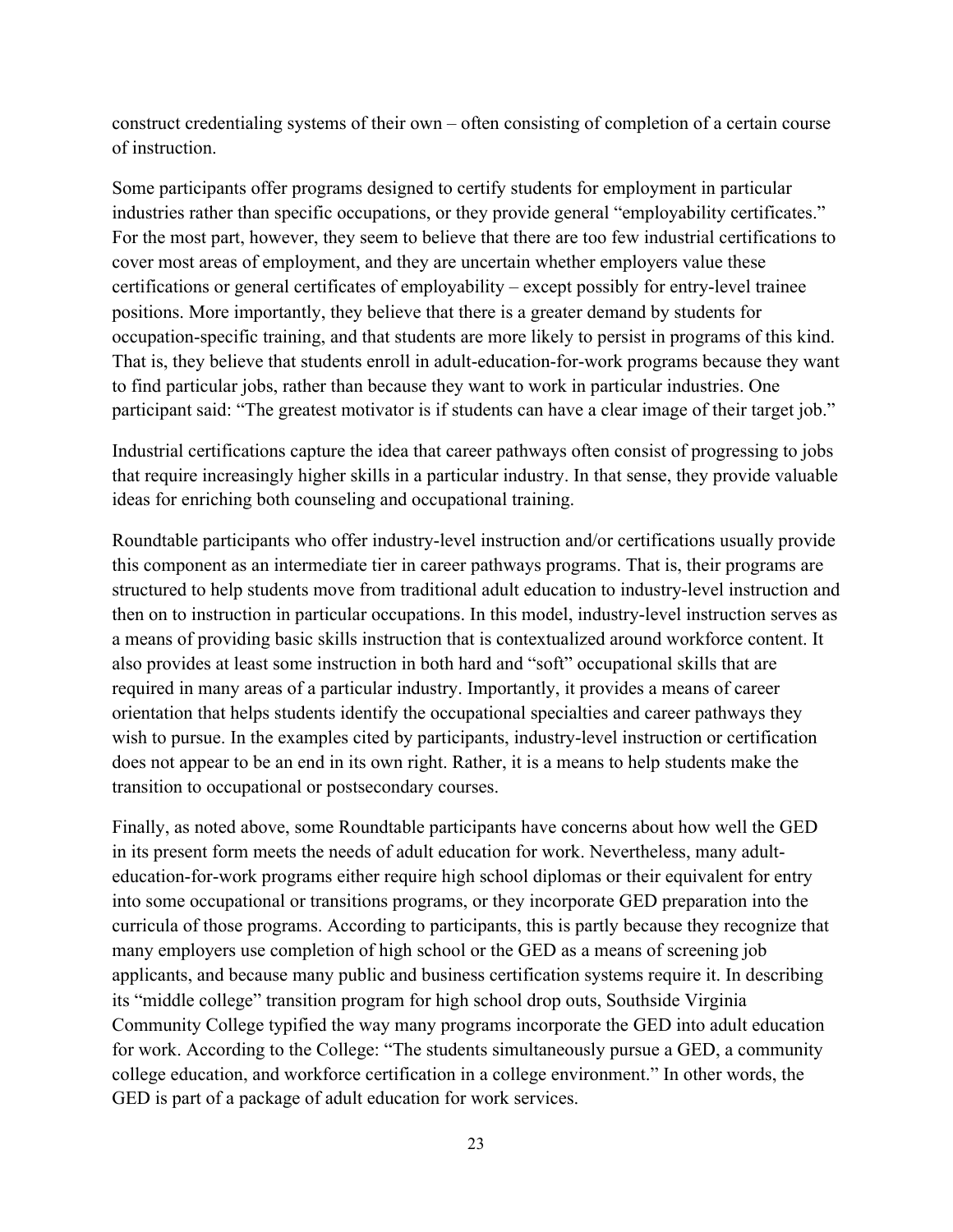#### **J. SUMMATION**

Based on the discussion at the CAAL-NCEE Roundtable, adult education for work is a vital component of the nation's education and training system that contributes to meeting our workforce needs in important ways. Programs that offer this service take somewhat different forms. But they share a common vision of contextualized education that helps low-skilled adults ascend career pathways that would otherwise be closed to them, and they use many of the same methods to provide that instruction.

Because the primary focus of adult education for work is preparing students for jobs, it departs from traditional adult education in a number of important respects. This is both its greatest strength and the major limitation on its growth. The strength is that adult education for work transforms adult education and related services into an enterprise with a clearly defined goal: providing education that is closely linked to economic opportunities for low-skilled adults. The strong demand for this service as well as high levels of student persistence and completion testify to the value of this approach to adult education. Insofar as it challenges the traditional assumptions of adult educators, this challenge may well be beneficial to the field as a whole, because it may encourage others in the field to evaluate their goals and their means of achieving them.

But the distinctive features of adult education for work are also a weakness in bringing this type of service to scale. Because it departs from traditional adult education models and requires crossagency partnerships, it does not fit well into the present systems of funding, accountability, staffing, program design, and assessment that support traditional services. As a result, support for adult education for work must be patched together from elements of traditional adult education and related services that often do not meet its distinctive needs very well. This can be a slow process, and it has been the major barrier to the growth of adult education for work. In addition, because it is a nontraditional form of adult education and requires partnerships with other public programs, private agencies, and the business community, adult education for work can only reach its potential if there is a cultural change within the adult education field and beyond – a change in the attitudes, expectations, and priorities of both leaders and front line practitioners. In many ways, adult education for work is still a round peg that does not fit well into a great many square holes.

Taking all of these considerations into account, the achievements reported by participants in the CAAL-NCEE Roundtable make a compelling case that adult education for work can and should expand to reach its full potential, and that its growth should be a large part of the growth of adult education and related programs in coming years. As the National Commission on Adult Literacy emphasized in its final report, this will require leadership at all levels, and it will require changes in public policy to break down the silos that have constrained this and other important advances in workforce development. Programs of the Roundtable participants demonstrate that leadership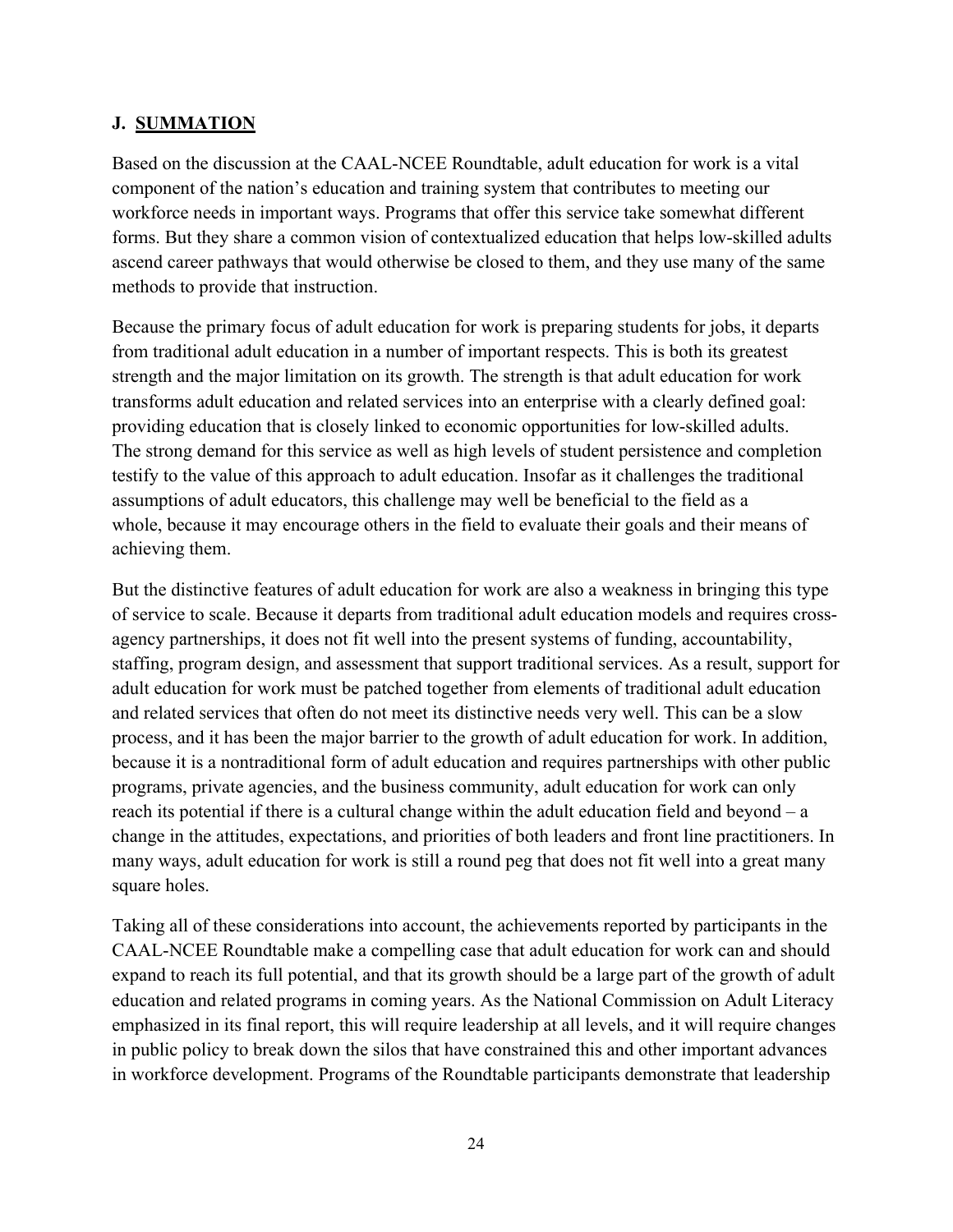initiatives at the institutional and state policy level are both possible and effective. The challenge for the future is to multiply these efforts through local and state action.

The barriers to growth of adult education for work identified by the Roundtable suggest, however, that local and state action will not be enough. Participants expressed support for the National Commission's proposals to create a federal policy structure targeted at supporting adult education for work as a priority service for meeting our national workforce needs, and for a substantial infusion of new federal funding to allow that service to realize its full potential to help rebuild the American economy over the next decade.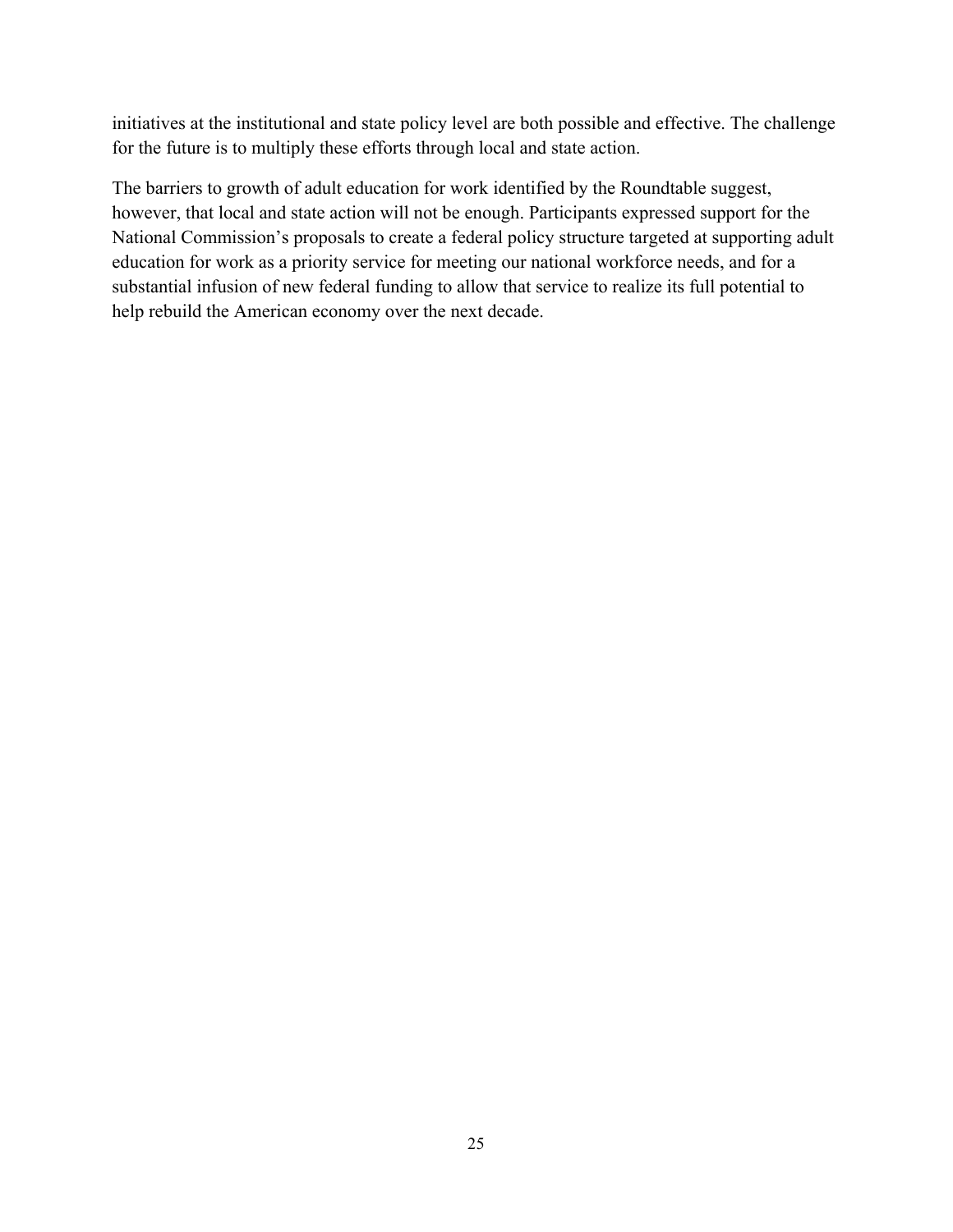# **PARTICIPANTS IN CAAL/NCEE ADULT READINESS ROUNDTABLE April 6-7, 2009**

Gretchen Bitterlin, ESL Program Chair, San Diego Community College District, San Diego, CA

Donald Block, Executive Director, Greater Pittsburgh Literacy Council, Pittsburgh, PA

Debora Buxton, Director of Education, Consortium for Worker Education, New York, NY

Amy Dalsimer, Director of Pre-College Programming, LaGuardia Community College, Long Island City, NY

Brenda Dann-Messier, President, Dorcas Place Adult and Family Learning Center, Providence, RI

Betsy Delgado, Community and Continuing Education Coordinator, J. Everett Light Career Center, Indianapolis, IN

Lindsey Embry, Senior Coordinator, Pathways to Employment, Central Piedmont Community College, Charlotte, NC

Jack Glade, Executive Director, The Tutorial Center, Bennington, VT

Joyce Griffith, ABE Specialist, Jefferson County Public Schools Adult and Continuing Education, Louisville, KY

Jon Kerr, Dean of Instructional Programs, Lower Columbia Community College, Longview, WA

Donna Kinerney, Instructional Dean, ESOL and Literacy Programs, Montgomery College, Rockville, MD

Matthew Kinkley, Interim Vice President, Academic Affairs, Rhodes State College, Lima, OH

Linda Kittler, Coordinator and Instructor, Adult Education, Southeast Arkansas College, Pine Bluff, AR

Robert Medlock, Deputy Executive Director, Consortium for Worker Education, New York, NY